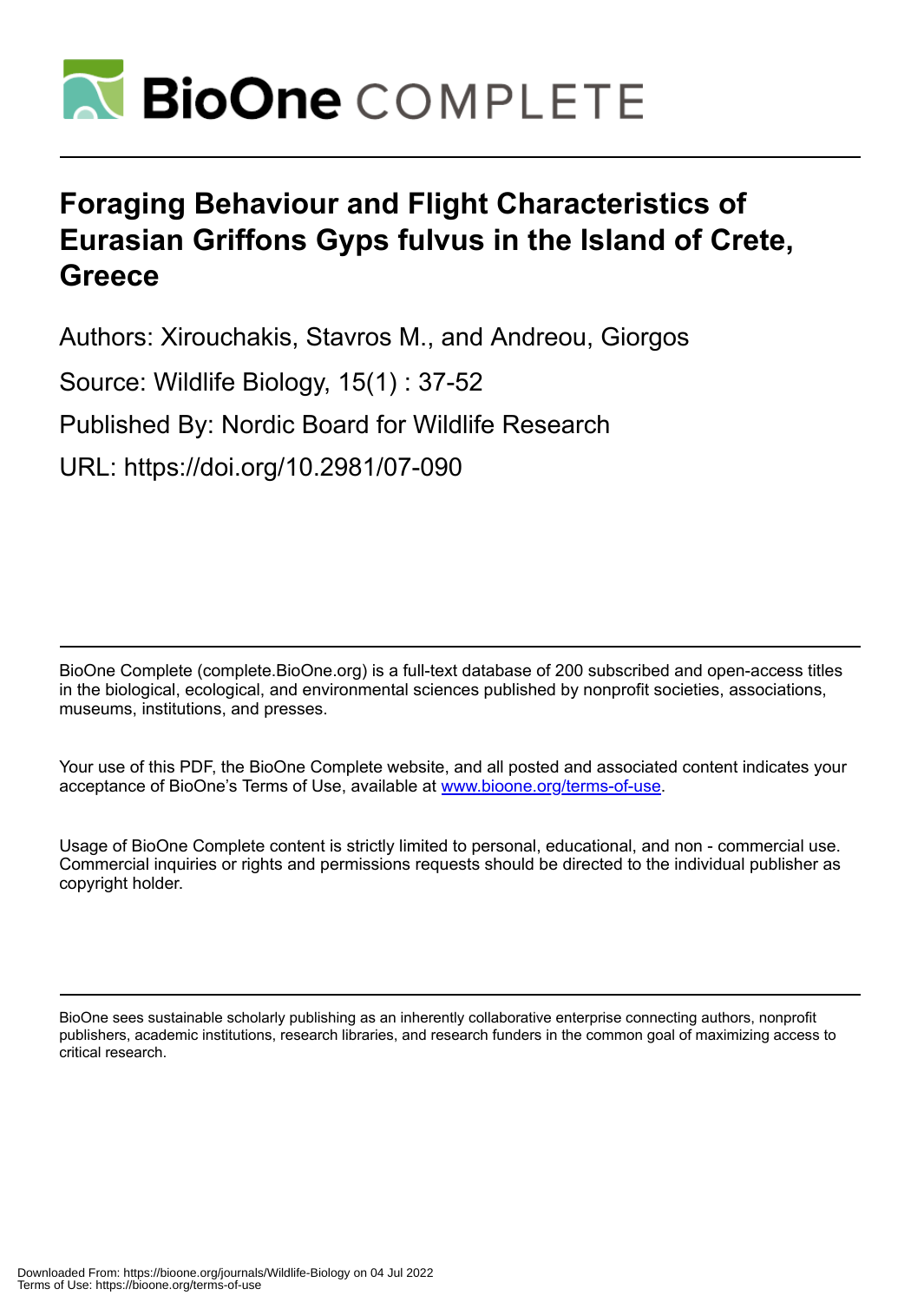## Foraging behaviour and flight characteristics of Eurasian griffons Gyps fulvus in the island of Crete, Greece

## Stavros M. Xirouchakis & Giorgos Andreou

We studied the foraging behaviour of Eurasian griffons Gyps fulvus on the island of Crete during 1997-2005 by direct observations in four colonies and by monitoring the movements of seven radio-equipped individuals. The estimated foraging range of griffon colonies, based on direct observations, ranged from 206-851  $km^2$  by using the Minimum Convex Polygon method, and 195-527 km<sup>2</sup> by using the Adaptive Kernel method, with corresponding means of 472 and 380 km<sup>2</sup>, respectively. Meanwhile, radio-tracking showed that foraging vultures covered an area ranging from 390-1300 km<sup>2</sup>. The mean foraging radius was calculated at ca 15 km and the mean maximum one at 29.9 km. On windless days, griffons' mean cross-country speed was 5.1 m/second (maximum=13.3 m/second), with a mean climbing rate of 0.6 m/second and a mean inter-thermal gliding speed of 18.8 m/second. Any livestock carrion located up to 9 km from a colony was exploited by its members with minimum competition from individuals of adjacent areas. In total, we recorded 23 feeding incidences which took place at a mean distance of 8.4 km from the colonies. The food types identified were sheep carcasses located near stock-farms and offal disposed in waste dumps in the vicinity of the colonies. On average, the griffons allocated 7.6 hour/day to food searching. This varied significantly between months and seasons. The shortest foraging time was recorded in December (6.4 hour/day) and the longest in June (9.3 hour/day). A significant difference of one hour after sunrise was detected in the departure time from the colony between seasons revealing that griffons departed earlier during winter trying to maintain their foraging budget within the available daytime limits.

Key words: Crete, Eurasian griffon, flight behaviour, foraging range, Gyps fulvus, time budget

Stavros M. Xirouchakis & Giorgos Andreou, Natural History Museum of Crete, University of Crete, P.O. Box, 2208, Heraklion 71409, Crete, Greece - e-mail addresses: sxirouch@nhmc.uoc.gr (Stavros M. Xirouchakis); geoandricarus@yahoo.gr (Giorgos Andreou)

Corresponding author: Stavros M. Xirouchakis

Received 20 November 2007, accepted 31 July 2008

Associate Editor: Sigurdur Snorrason

Griffon vultures Gyps spp. are mostly cliff-nesting raptors that breed colonially and feed gregariously sometimes forminglarge groups.This sociallifestyle isregardedasanindirectconsequenceoftheirclumped and irregular food supply as they are almost exclusively scavengers (Houston 1979, Donázar 1993). These birds have to compete with time, because carcasses are patchily distributed and available for only a few weeks, or even a few days in hot climates, and in addition, they may be consumed by

© WILDLIFE BIOLOGY 15:1 (2009) 37

their mammalian competitors (Kruuk 1972, Houston 1974, 1976, Mundy et al. 1992). Being dependent on such an unpredictable and ephemeral food supply, griffons have to travel extensively and cooperate in order to forage successfully. Birds generally disperse over sizeable areas and scan the landscape while simultaneously watching each other's behaviour (Houston 1974). In the same context, they congregate in communal roosts which are supposed to be used for exchange ofinformation on good feeding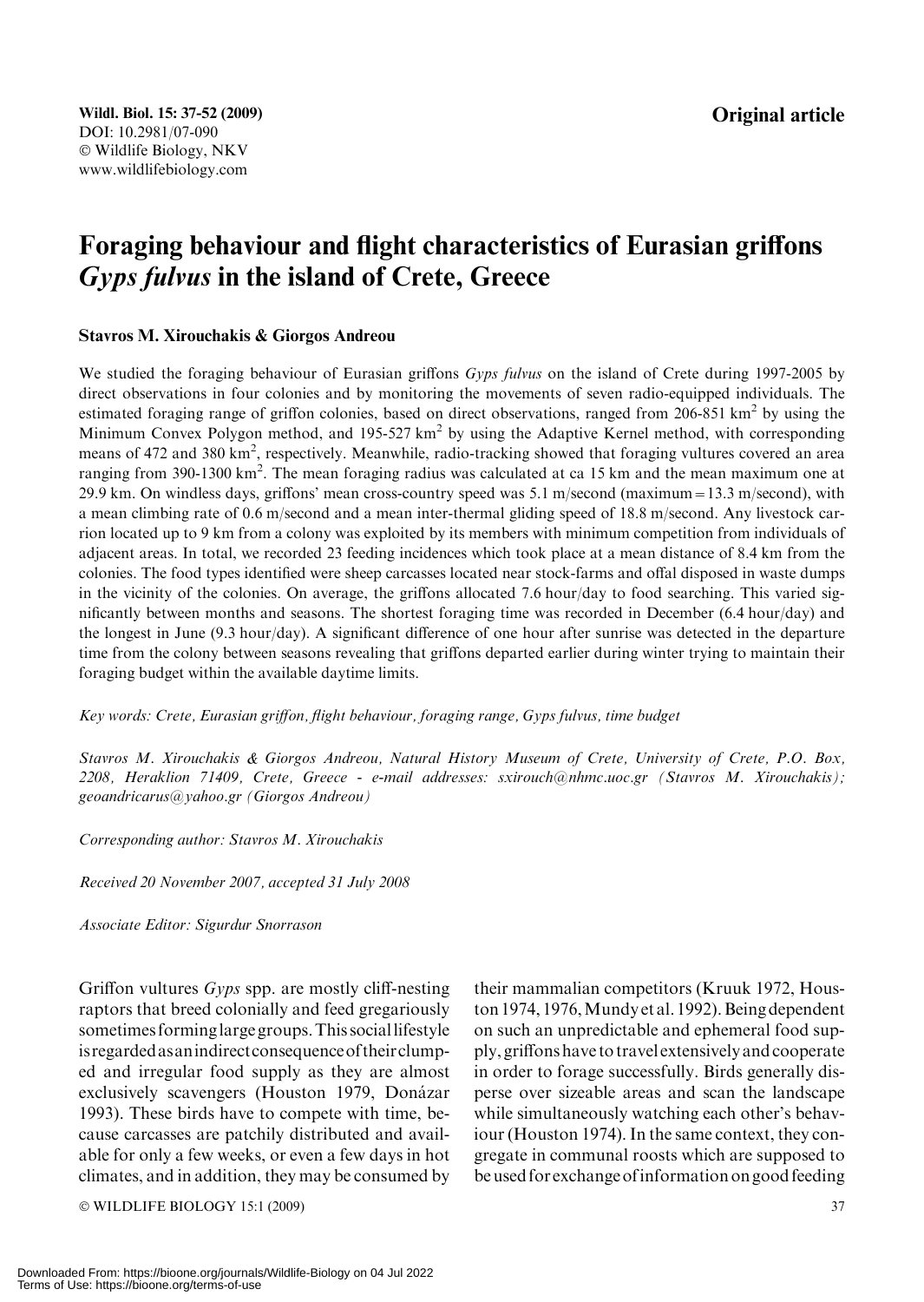grounds (Ward & Zahavi 1973). Their foraging activity is greatly facilitated by their soaring flight which minimises the energetic costs of food searching and enables them to extend their feeding range (Pennycuick 1972, 1979, Mundy et al. 1992, Houston 2001).

Research on the foraging behaviour and feeding ecology of griffon vultures has been directed towards food searching techniques (Houston 1974, Pennycuick 1983), foraging timein relation tobreeding strategies (Prinzinger et al. 2002, Ruxton & Houston 2002), foraging habitat selection (Bögel 1999) and range size and movements (Elósegui  $&$ Elósegui 1977, Pennycuick 1983, Robertson & Boshoff 1986, Bahat et al. 2001). Studies on the foraging behaviour of the Eurasian griffons Gyps fulvus are comparatively few (König 1974, Bahat  $\&$ Kaplan 1995, Bögel 1999, Bahat 2007) although the species is rather common in the western Palearctic (Birdlife International 2004), and well adapted to the rural activities of man (Cramp & Simmons 1980, Houston 1996).

Crete  $(8, 261 \text{ km}^2)$  holds the largest insular griffon population worldwide numbering ca 140 breeding pairs concentrated in 23 nesting colonies (Xirouchakis & Mylonas 2005). The species represents a characteristic case of long standing cohabitation with man as it has depended on livestock (i.e. sheep and goat) carcasses for food for thousands of years (Xirouchakis 2005). Not surprisingly the griffons' distribution overlaps with regions of stock raising activity that spread over ca 5,500 km<sup>2</sup> (67%). The vultures forage predominately over open areas with bare rocks and Mediterranean scrubland. These sites have traditionally been used as rangelands and cover 64% of the island (CORINE Land Cover database, Moss et al. 1990). The garrigues or phrygana, a characteristic Mediterranean formation of low sclerophyllous shrubs, constitutes the main vegetation type of the Cretan pastures (35.5%) extending from the coast up to 800 m a.s.l (Papanastasis et al. 1990). However, during the last two decades, their distribution has shrunk substantially in the lowlands (0-300 m a.s.l) due to urban development and agriculture (i.e. vineyards and olive grooves). So, at present, the main sheep farming areas (as well as the griffons' foraging range) cover the phrygana and the borders of cultivation where patches of natural vegetation still occur (Kypriotakis et al. 1996, Fig. 1). Following a dramatic increase in the last two decades attributable to the EU subsidy policy, stock numbers of sheep and goat for the entire island of Crete have at present reached 1.5 million (National Statistical Service 2001). About 86% of these animals are bred in semi-mountainous and upland communities (400-1100 m a.s.l) and 77% consist of transhumant flocks (National Statistical Service 2001) that are kept in pens inside large enclosures and supported with fodder during late autumn to early spring. For the rest of the year they range freely in the uplands  $(>800 \text{ m a.s.}!)$ . Annual stock mortality ranges from 1.5-3% (Veterinary Services pers. comm.), but carcasses are not equally distributed in space or time. In the wintering areas, dead animals and offal are usually thrown away in tips close to the stock yards or in the nearest small ravine or in waste dumps near the villages. In summer, domestic animals diein the field and areleft in the open. Following the seasonally moving livestock, griffons forage in semi-mountainous areas (300-800 m a.s.l.) close to their breeding colonies during winter, but shift to mountainous and alpine areas (800-2,450 m a.s.l.) residing in communal roosts during summer (Xirouchakis & Mylonas 2004, Xirouchakis 2007). Thus the birds modify their foraging behaviour according to the spatial



Figure 1. Vegetation map of Crete (adopted by Kypriotakis et al. 1996). Winter pastures and sheep farming areas encompass cultivation and phrygana, maquis and oak forests. Summer pastures extend over phrygana, maquis, forests and subalpine shrubland.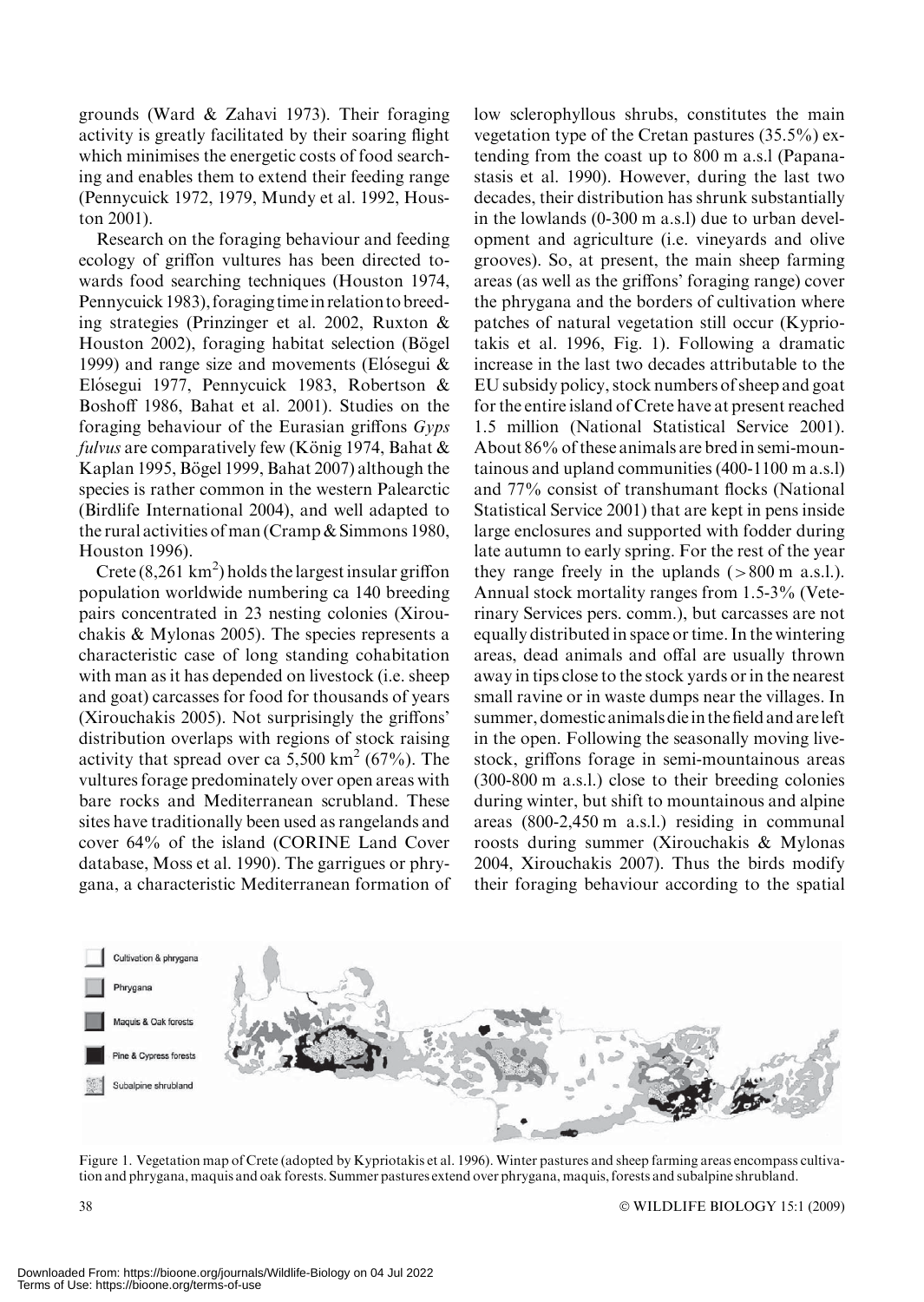and temporal distribution of the food and most probably to seasonal daytime differences in an effort to maintain sufficient food encounter rates.

Given that the foraging techniques may vary in respect to population density and contribute to population regulation through intra-specific competition (Sillett et al. 2004, Dobbs et al. 2007), the study of the griffons' foraging patterns could give us an insight into their competitive behaviour and colony interactions (Bosé & Sarazzin 2007). Further, the measurement of the foraging time budget could provide an indirect index of their seasonal food availability (Hutto 1990, Lovette & Holmes 1995), and increase our understanding of the forces controlling the foraging behaviour of the species. This could improve our conservation actions through the proper management of feeding areas and food resources.Bearing theseinmind, the aim of our study was to 1) investigate the foraging behaviour of griffon vultures during the period of high colony occupancy (i.e. November-April), 2) estimate their foraging range and make comparisons with populations in continental areas, and 3) assess the daily time they allocate to searching for food.

## Material and methods

#### Study area

We studied four griffon colonies (A, B, C, D) during the breeding season 1997-1998 (Fig. 2).These colonies were selected so as to meet certain criteria,

namely: a certain degree of isolation from other colonies, a relativelylarge colony size, and alocation where favourable flight conditions could be assumed, i.e. near hilly countryside. More specifically, the mean nearest neighbour-colony distance was 17 km (range: 13.8-23.6) which is considerably larger than the mean of 10.3 km for the island (Xirouchakis & Mylonas 2004). The mean number of individuals and egg-laying pairs per colony was  $23 \pm 5$ (range: 14-28) and  $6+4$  (range: 1-9), respectively, which were larger than the island means of  $14+0.9$ individuals and  $3.7 \pm 0.6$  egg-laying pairs per colony (Xirouchakis & Mylonas 2005). Nests and roosts were situated on vertical limestone cliffs at an altitude that ranged from 200-550 m. Mean values for the period 1990-2000 (Region of Crete 2000) showed that all study colonies annually received 760-1260 mm of precipitation.The driest period was July-August ( $\bar{x}=0.2$  mm, range: 0-11.8) and the wettest December-March  $(\bar{x}=396.5 \text{ mm})$ , range: 230-690). Annual temperature ranged from 17.6- 18.8 $\degree$ C with July being the warmest month ( $\bar{x}$ =  $26.1^{\circ}$ C) and January-February being the coldest period ( $\bar{x}$ =11.1°C). Sunshine lasted less than 6 hour/day from November till March and ranged from 6-12 hour/day for the rest of the year. Study colonies A, C and D were located in the cliff walls of gorges and were protected against the wind. Colony B was located on the southwest cliff face of a small mountain and was exposed to north-northwest winds.



Figure 2. Foraging range of four griffon colonies (dotted circles) in Crete based on direct observations of vulture groups ( $\geq$  5 individuals) circling in thermals (other symbols).

© WILDLIFE BIOLOGY 15:1 (2009) 39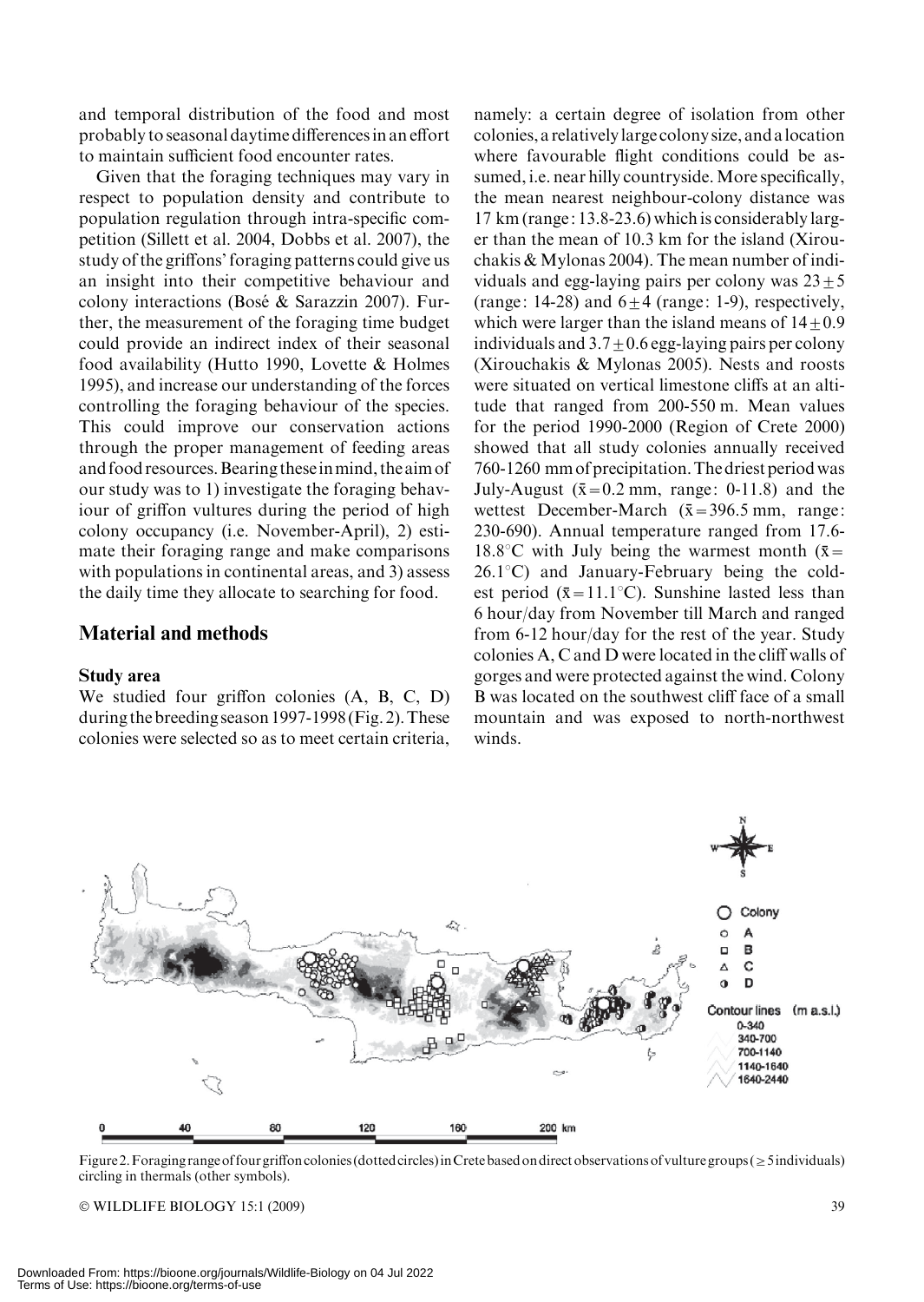### Fieldwork

During the period of December 1997- March 1998, when griffon colonies were occupied by vultures of variable breeding status (Xirouchakis 2007), we monitored all study colonies 2-3 times permonth (43 field days, in total). More specifically, we wanted to document: 1) the area around the colony where a 'network' of foraging griffons would expand, and 2) at which distance from the colony they would mix with members of adjacent colonies. Observations were initiated at 07:30 am before the birds departed in search of food. In the first six weeks, griffons were followed by car (Rabenold 1987). All foraging groups one kilometer apart heading in the same direction were considered to be of the same origin (Rabenold 1983, Prior 1990). In this way, the flight routes and the location of the foraging areas were assessed. In addition, the main spots near the colonies (3-5 km) where birds regularly climbed in thermals were detected and noted on 1:100,000 scale maps (Hellenic Military Geographical Service). In the subsequent ten weeks, the birds were monitored from predetermined vantage points (i.e. tops of prominent hills or mountain areas) which had good visibility over both the colonies and the foraging areas. As a sampling unit, we defined arbitrarily a vulture group of up to five individuals soaring in the same thermal. Sampling units were scanned (with the aid of  $10 \times 50$  binoculars and a  $20 \times 60$  spotting scope) in all directions (scan sampling, Bateson & Martin 1990) and every 20 minutes, the position of the most distant one from the colony was marked on a 1:50,000 scale map (Hellenic Military Geographical Service). The distance from the colony was estimated by identifying landmarks or landscape features over which the group of vultures performed thermal circling on the map (i.e. hill tops, rocky outcrops, gorges, small plateaus, waste dumps, country churches and villages). In some cases, the exact location of soaring birds or their origin was uncertain. Such observations were eliminated. Normally, fieldwork terminated after 2.5-3 hours as birds from different coloniesintermixed. Overall, we obtained a series of 7-9 location data points per field day. Additional observations were made opportunistically during the winter of 1999 focussing on the flight behaviour of foraging griffons. Flight speeds were calculated by the distance and the time elapsed between successive locations (Benvenuti et al. 1998, Weimerskirch et al. 2006) near the colonies where vultures frequently performed thermal circling. The average cross-country speed of soaring

vultures was found by dividing the distance between points covered by the birds by the total time spent in thermal climbing and then gliding (Pennycuick 1972). The elevation of flight and the vertical distance traversed in a thermal was calculated trigonometrically by the horizontal distance and the angle from the observer's position (Estrella 1994). The climbing rate was calculated by dividing the vertical distance covered by soaring griffons by the time difference from the moment the first individual started to circle in the base of the thermal to the moment the first one left its top (Leshem & Yom-Tov 1996). In all observations, distance from the observer  $\left($  < 2.5 km), time and angle measurements were made with a laser rangefinder (LRM-2500, Newcon Optik Inc., Canada), a stopwatch (Casio HS-30W) and a clinometer (Suunto Finland, Forestry Suppliers Inc., USA), respectively. Fieldwork was pursued during warm and calm days (wind force: 0-3 Beaufort scale) as vultures largely use thermals for flight (Pennycuick 1973), therefore, their foraging behaviour would be typical for fine weather. In case the birds landed, we examined the site at the end of the field day for signs of food consumption (Coleman & Fraser 1987).

Between November 2001 and November 2002, we carried out daylong observations at the site of colony B  $(N=90)$  in an effort to estimate the time vultures allocated to food searching. The time between the departure and the arrival of the first and the last vulture at the colony was considered to be their potential foraging time. The time the majority of the birds  $(>75\%)$  was away from the colony was defined as the actual duration of a foraging sortie (Boshoff et al. 1984, Robertson & Boshoff 1986, Hiraldo & Donázar 1990). Mean monthly daytime was calculated from the civilian twilight sunrise and sunset times of the Astronomical Application Department/US Naval Observatory (Available at: http://aa.usno.navy.mil/) for the geographical position of the colony that particular year.

In the winter of 2003, we tried to capture adult griffons near the study colonies. We used cage-traps baited with carcasses and decoy birds (Iezekiel et al. 2003). Unfortunately, all the attempts proved unsuccessful. For this reason, in October 2004 and 2005, we used radio-tracking on eight griffons that had been recovered with symptoms of poisoning in the surroundings of colony B. The birds were subadults, as judged by plumage characteristics (Forsman 1999), so they were considered to be resident. Griffons were equipped with VHF transmitters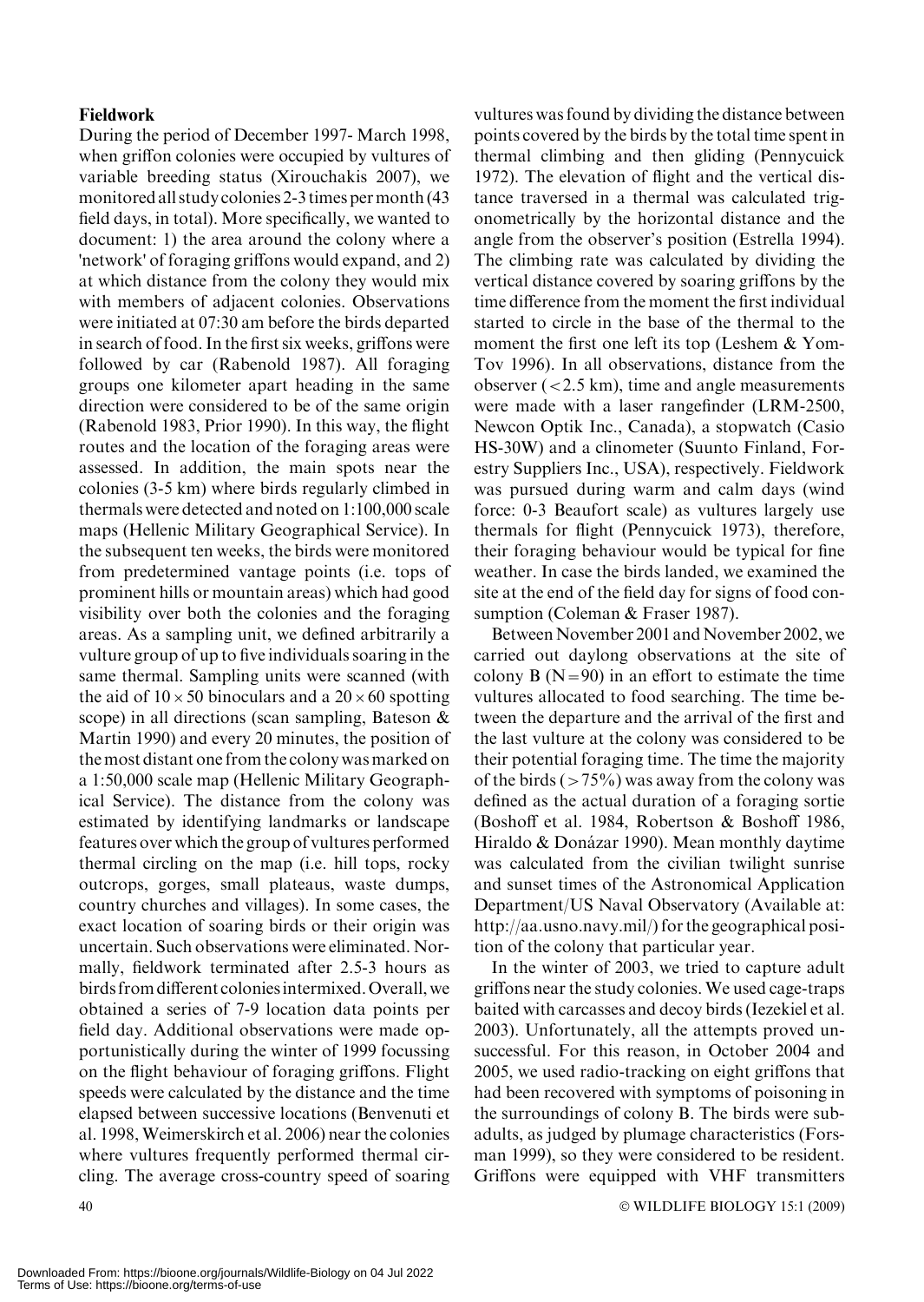(BioTrack Inc., UK) weighing 55 g, attached with a Y-type backpack harness made of a 5-mm diameter silicon string (Kenward 1987, Buehler et al. 1995). The transmitters had a life expectancy of over a year and a detection range of 30-35 kminline of sight. All the marked birds were released in colony B and their presence at the colony site was checked every other day before sunset. In case they werelocated there, we tracked them continuously the next day. The birds were tracked using a hand-held receiver (Communication Specialists, USA) and an omnidirectional whip car antenna. We then followed the peak signal by using a directional three-element Yagi antenna until visual contact was possible (homing, White & Garrot 1990). A maximum of three radiolocations were acquired per tagged griffon per field day (i.e. every 2.5 hours starting from their departure) and these were noted on a 1:100,000 scale map. This methodology was pursued in an attempt to reduce autocorrelation, to attain an adequate sample size for analysis and in the meantime to allow homing. The minimum number of points for the estimation of foraging range size was set at 30 radiolocations per bird (Samuel et al. 1985, Aebischer et al. 1993, Seaman et al. 1999). All tagged birds were tracked on a weekly basis (2-3 times) until mid April when griffons abandoned the colonies and residedin communal roosts in the uplands.

## Data analysis

We compared the observed flight characteristics of griffons to corresponding values computed by the program FLIGHT 1.18 (Pennycuick 2007). More specifically, we calculated the forward speed at which minimum sink is achieved (minimum sink speed  $V_{\text{ms}}$ ) and the forward speed at which its ratio to sink is maximised (best glide speed  $V_{bg}$ ). These parameters are equivalent to the minimum power speed ( $V_{mp}$ ) and maximum range speed ( $V_{mr}$ ) of flapping flight, respectively (Pennycuick 1989). Furthermore, we computed the optimal inter-thermal and cross-country speeds by climbing in thermals at the observed rate. The body drag coefficient  $C_{\text{D,par}}$ was set at 0.1 (Pennycuick et al. 1996) and the air density was set in accordance with the observed mean altitude of thermal-circling griffons. Aerodynamic calculations were based on the biometrical data described for the species in Crete: body mass  $(7.6 \text{ kg}, N=92)$ , wing span, i.e. the distance between the extended wing tips measured by keeping the bird onits back with the wings fully outstretched (2.56 m,  $N=97$ ), and wing area, i.e. the average wingspan

 $\odot$  WILDLIFE BIOLOGY 15:1 (2009) 41

multiplied by the average wing width  $(0.88 \text{ m}^2,$  $N=19$ ) (Xirouchakis & Poulakakis 2008).

We digitised all observation points and radiolocations using Geographic Information System (ARC/VIEW 3.2, ESRI 1996) and calculated respective positions in UTM coordinates of the Hellenic Geodetic Reference System. The mapping of the foraging range of each study colony was generated using the CALHOME program and its default smoothing parameter with a  $30 \times 30$  cell-grid size (Kie et al. 1994). We applied the minimum convex polygon (MCP 100%, Mohr 1947) for purpose of comparison with the existing literature and the 50%, 75%, 90% and 95% probability contours of the Adaptive Kernel (ADK) estimator (Worton 1989,1995), which is not affected by the scale or the grid size of the map (Harris et al. 1990, Kie et al. 1996, Lawson & Rodgers 1997).

The foraging range (based upon radio-locations) of instrumented birds was computed by the MCP100%, ADK95% and the BIN95% (bivariate normal, Jennrich & Turner 1969) which assumes random movement but with decreasing probability away from the colony (central-place foraging, Rosenberg & McKelvey 1999). The minimum distance covered by the birds per day was calculated theoretically by their movement between successive fixes. A complete foraging sortie was recorded when a radio-tagged bird left and returned to colony B in the same day. In cases in which the bird overnighted in an adjacent colony or in a communal roost, the radio-locations were discarded from the analysis in order to reduce bias.

In an effort to detect differences in the species' foraging time budget, we divided the year into two periods, winter (15/11-14/4) and summer (15/4-14/ 11) (Xirouchakis & Mylonas 2004). Additionally, we partitioned the annual cycle into a non-breeding period (August-November) and a breeding period (December-July). The latter was further divided into the egg-laying/incubation stage (i.e. December-February) and the egg hatching/chick rearing stage up to fledging (i.e. March-July) (Xirouchakis  $&$  Mylonas 2007).

The Kolmogorov-Smirnov test was used for testing the normality of the data. In case the assumption of normality was violated, comparisons of means were made by the non-parametric Kruskal-Wallis and Mann-Whitney tests. The distribution of all radio-locations in relation to the colony was tested by the Rao's spacing test, while significant differences between birds were checked by the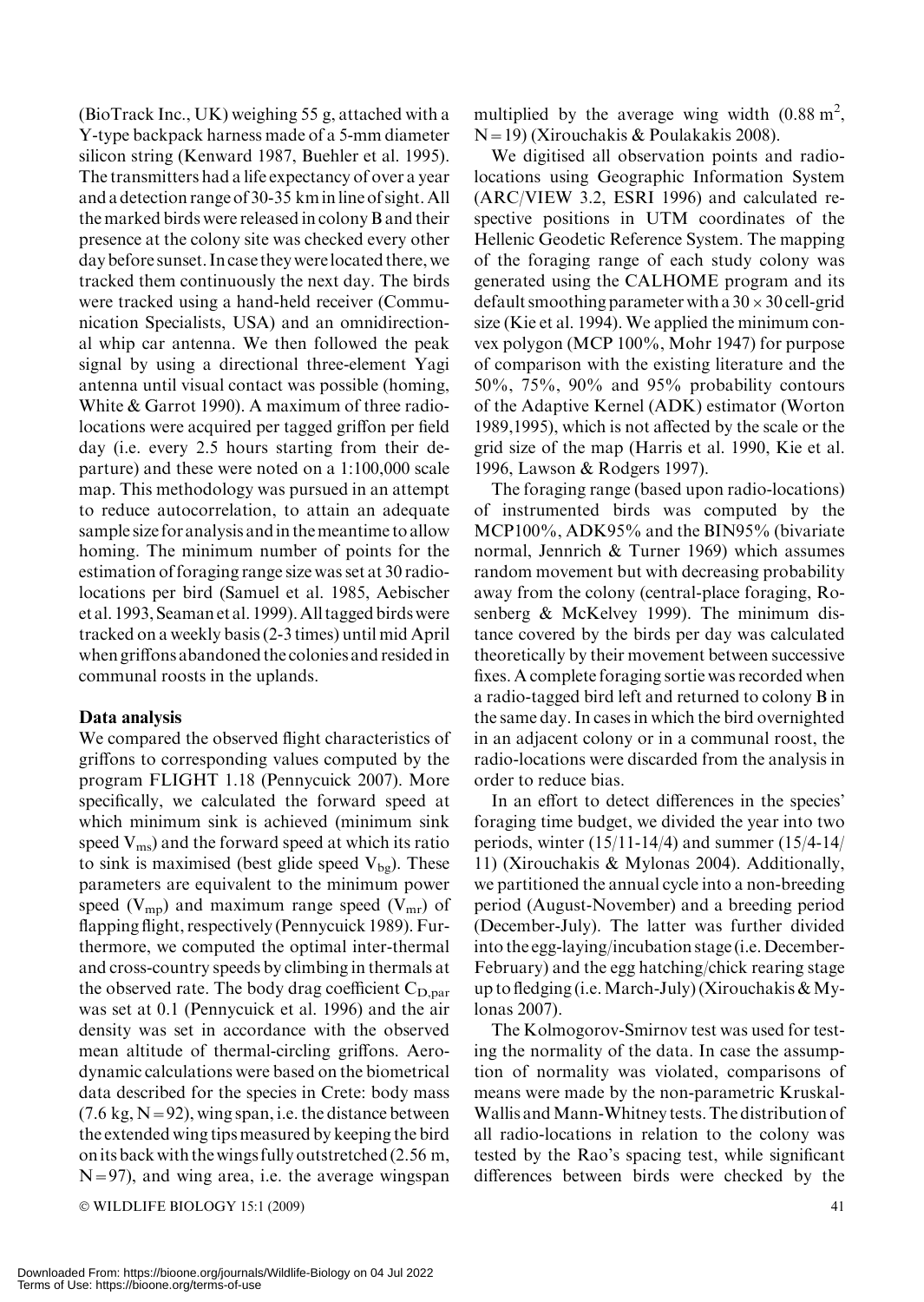Watson-Williams F-test. All statistical analyses are described in Zar (1996) and Mardia & Jupp (2000) and were conducted at a 0.05 level of significance by the use of SPSS 15.0 (Norusis 2006) and Oriana 2.02 (Kovach Computing Services 2005).

## **Results**

## Foraging behaviour

In all morning observations, griffons left the colonies in one large group ( $>70\%$  of the birds). Normally they circled in front of the cliffs ( $\bar{x}$ =7 $\pm$ 5.6 minutes, range: 0-30 minutes,  $N=61$ ) before entering the nearest thermal. After the first 2-3 thermals, the initial group was divided and griffons followed different routes leaving each thermal one by one. However, their overall flight pattern demonstrated a directional trend apparently towards their foraging areas (see Fig. 2).

Theelevationofsoaringgriffonsabove theground ranged from 96-440 m  $(\bar{x} = 248 \pm 112.3 \text{ m})$ . The mean climbing rate in thermals was 0.6 m/second whereas the time spent in thermal circling ranged from 3-22 minutes ( $\bar{x}=8\pm6.9$  minutes). The interthermal gliding speed was determined at 18.8 m/ second. The mean cross-country speed was calculated at 5.1 m/second or 18.4 km/hour (maximum = 47.9 km/hour, Table 1) though a 'sinking' individual heading towards others over food could accomplish a flying speed of ca 50 m/second (180 km/hour). Considering that the flight type of a Eurasian griffon is 58% gliding and 30% thermal circling (Spaar 1997) the 'true' cross-country speed was estimated at 12.6 m/second (45 km/hour). The bird flight software computed a forward speed of 9.9 m/second  $(V_{\rm ms})$  for a minimum downward speed (sink rate) of 0.8 m/second and a best gliding speed of 15.6 m/ second. Moreover, with a mean climb rate of 0.5 m/

second,it predicted amaximum cross-country speed of 5.3 m/second, achieved by an optimal interthermal speed of 18.8 m/second, or 5.1 m/second by flying between thermals at the best glide speed  $(V_{bg})$ .

Feeding incidences were observed on 23 occasions. The main clue to griffons having located food was soaring low over the ground  $(<100 \text{ m})$  or 'sinking' with hanging feet or directional flapping flight. In 19 cases, the food consisted of sheep carcasses while in the rest, it was offal and by-products of slaughterhouses disposed off in waste dumps. Nine of the carcasses were located inside stock yards or in pits outside the fencing. The mean distance of the feeding sites from the colonies was 8.4 km (range:  $2-19.6$  km). The majority  $(74\%)$  of the feeding bouts took place before 12:00 am (median time=10:30 am, range: 07:05 am-15:22 pm). The time of feeding and the distance of feeding sites from the colonies was positively correlated  $r=0.73$ , P< 0.001). On two occasions, we have reason to believe that vultures from adjacent colonies were attracted to the same carcass. In both cases, birds roosted overnight in a rocky outcrop near the food and consumed it early in the morning (7:00 am) the next day.

### Foraging range

The mean foraging range of griffon colonies, based on direct observations, was estimated at ca  $472 \text{ km}^2$ (range: 291-851 km<sup>2</sup>) by the MCP100% and 380  $km^2$  (range: 195-527 km<sup>2</sup>) by the ADK95% estimators, respectively (Table 2). The MCP100% method indicated that griffons foraged on average at a distance of 12 km (range: 8.1-16.5 km) from the colonies (see Table 2, see Fig. 2). Focal vulture groups joined birds from adjacent colonies at a mean distanceof 9.4 km from thecolony (range: 6.8-11.6 km,  $N=156$ ). The foraging range did not depend on the colony size, i.e. number of individuals  $(r = -0.42)$ ,

Table 1. Flight characteristics of griffon vultures in Crete. N=number of observations.

| Flight characteristics                              | $Mean + SD$   | Minimum | Maximum | N  |
|-----------------------------------------------------|---------------|---------|---------|----|
| Climb rate in thermals (m/second)                   | $0.6 + 0.38$  | 0.16    | 1.14    | 26 |
| Duration of thermal soaring (minutes)               | $8 + 6.9$     |         | 22      | 26 |
| Starting height of thermal soaring $(m)^1$          | $248 + 112.3$ | 96      | 440     | 26 |
| Inter-thermal gliding speed (m/second)              | $18.8 + 9.26$ | 6.7     | 36.7    | 28 |
| Duration of inter-thermal gliding (minutes)         | $3.5 + 1.7$   |         |         | 28 |
| Cross-country speed (m/second)                      | $5.1 + 4.4$   | 0.6     | 13.3    | 24 |
| Cross-country phase duration <sup>2</sup> (minutes) | $14.3 + 7.1$  |         | 30      | 24 |
| Group size                                          | $13 + 7$      |         | 33      | 47 |

<sup>1</sup>Mean altitude of the observer's position: 340 m.

<sup>2</sup>Thermal soaring plus inter-thermal gliding.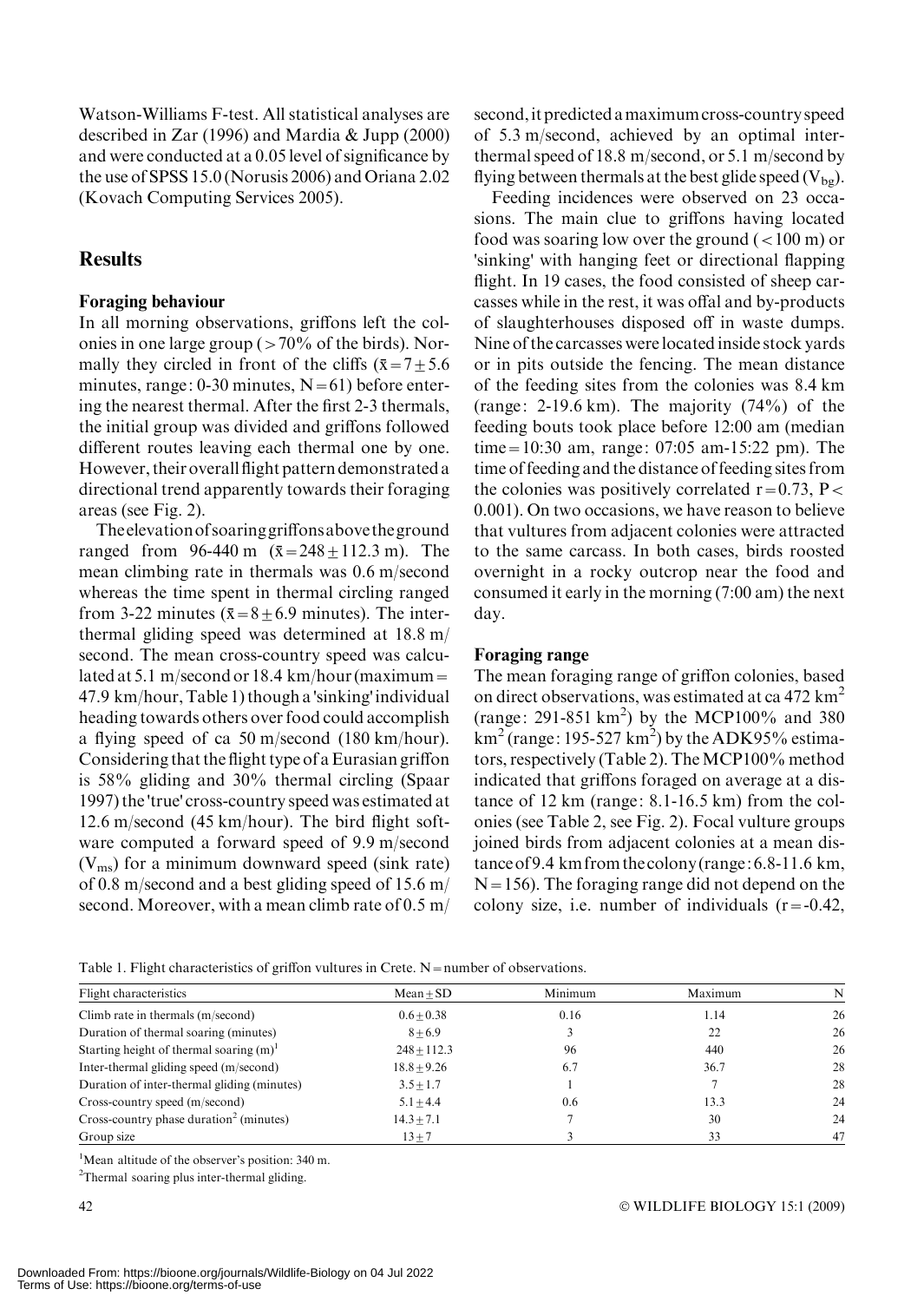Table 2. Foraging range (km<sup>2</sup>) and mean foraging radius (km) of four griffon colonies in Crete estimated by the Adaptive Kernel (ADK) method, with a  $30 \times 30$  grid cell density, and the minimum convex polygon (MCP) methods. N=number of observations of focal vulture groups.

| Colony              | N  | MCP $100\%$      | ADK $50\%$ (N) | $ADK 75\% (N)$ | $ADK 90\%$ (N) | $ADK$ 95% (N) |
|---------------------|----|------------------|----------------|----------------|----------------|---------------|
| A                   | 80 | 291.5            | 70.6(40)       | 181.4 (60)     | 249.5 (72)     | 319.6 (76)    |
| B                   | 55 | 850.6            | 86.1 (28)      | 201.1(41)      | 406.9(50)      | 478.2(52)     |
| C                   | 78 | 206.0            | 45.9(39)       | 93.2 (59)      | 169.8(70)      | 194.8 (74)    |
| D                   | 96 | 538.8            | 54.7 (48)      | 171.7(72)      | 448.7 (86)     | 527.1 (91)    |
| Mean                |    | 471.7            | 64.3           | 161.8          | 318.7          | 379.9         |
| Mean radius (range) |    | $12.3(8.1-16.5)$ | $4.5(3.8-5.2)$ | $7.2(5.4-8)$   | $10.1(7.4-12)$ | $11(7.9-13)$  |

 $P > 0.05$ ) nor the mean distance from the neighbouring colonies  $(r = -0.11, P > 0.05)$ . However, a comparison between the foraging range and the total number of individuals residing in the nearest colonies suggested a positive relationship, but this was not significant.

One radio-tagged griffon remained in the vicinity of the release colony for just 22 hours and was never resighted. The remaining seven griffons were tracked for 554 field-days during October-April 2004- 2005 and generated a total of 957 radio-locations. Our data analyses were restricted to cases where equipped individuals performed complete foraging trips, i.e. departed and arrived at the colony during the same day. This meant that only 40% of the fielddays (range: 22.2-70.8%) were taken into account with 513 radio-locations.

By pooling data from all birds, the respective MCP100% range size was estimated at 1278  $km^2$  $(radius = 20 km)$ . However, the mean MCP100% of all fixes for each bird created a foraging range of 660 km<sup>2</sup> (Table 3, Fig. 3). Similarly, according to the ADK95% and BIN95% probability contours, the mean foraging range was  $692 \pm 299$  km<sup>2</sup> and  $838 \pm$  $302 \text{ km}^2$ , respectively (range:  $387-1385 \text{ km}^2$ , see Table 3). The foraging range size estimated by radio

tracking (MCP100%, ADK95%) was 31.7-54.6% larger than the corresponding estimates derived from direct observations. The mean foraging radius of a hypothetical circular foraging range estimated by all birds and methods was 14.9 km (range: 11.2- 20.4 km). Similarly, the average maximum foraging distance was found to be 29.9 km from the colony (range: 17.4-47.5 km), while the minimum total distance travelled by radio-tagged birds was  $24.7<sub>±</sub>$ 4.6 km per field day (range: 17.6-30.3 km).

The overlap of foraging ranges (MCP100%) between radio-tagged birds was  $24.3 \pm 12.3\%$  (range: 11.1-44.3%), while the pattern of spatial use showed that this was not at random (Rao's spacing test  $U=241.6, P<0.01$ ; see Fig. 3). On average, 75% of the radio-locations were contained within  $31.6+$ 6.42% of the foraging range estimated by the ADK95% method. The familiarity of the radiotagged birds with the main feeding areas was notable. Birds visited the same places sometimes day after day. Radio-locations were packed in two main areas, i.e. the farmland around the colony where livestock was kept in stockyards and the nearest massif to the south of the colony (see Fig. 3). No significant differences were detected in the mean flight direction of radio-tagged birds when foraging

Table 3. Foraging range (km<sup>2</sup>) and hypothetical circular foraging radius (km) (in brackets) of seven griffon vultures radio-tracked in Crete during October-April (2004-2005) as estimated by Adaptive Kernel (ADK95%), the Bivariate Normal (BIN95%) and the minimum convex polygon (MCP100%) methods. D<sub>1</sub>=Mean inter-radio location distance (km), D<sub>2</sub>=Maximum distance (km) from the colony.

| Vulture<br>ID | No. of days |          | No. of radio fixes |        |              |                |              |       |       |
|---------------|-------------|----------|--------------------|--------|--------------|----------------|--------------|-------|-------|
|               | Tracked     | Detected | Total              | Sample | ADK 95%      | <b>BIN 95%</b> | MCP 100%     | $D_1$ | $D_2$ |
| 26            | 34          | 28       | 68                 | 35     | 581.1 (13.6) | 675(14.7)      | 393.4 (11.2) | 6.8   | 26.2  |
| 06            | 150         | 117      | 234                | 76     | 781.5 (15.8) | 953.8 (17.4)   | 1012(18)     | 9.1   | 31.0  |
| 10            | 87          | 77       | 154                | 112    | 1309 (20.4)  | 1385(21)       | 1157 (19.2)  | 10.2  | 47.5  |
| 31            | 24          | 24       | 51                 | 48     | 386.6(11.1)  | 456.2(12.1)    | 289.2(9.6)   | 5.6   | 17.4  |
| 37            | 63          | 9        | 119                | 72     | 669.7(14.6)  | 919.8 (17.1)   | 687(14.8)    | 7.2   | 28.4  |
| 51            | 97          | 92       | 175                | 79     | 499.4 (12.6) | 604.1(13.9)    | 394.4 (11.2) | 7.8   | 30.2  |
| 60            | 99          | 78       | 156                | 91     | 615.3(14)    | 871.2 (16.7)   | 687.1 (14.8) | 7.8   | 28.7  |
| Mean          | 79          | 67       | 137                | 73     | 692(14.6)    | 837.9 (16.1)   | 660(14.1)    | 7.8   | 29.9  |
| Total         | 554         | 470      | 957                | 513    |              |                |              |       |       |

 $\odot$  WILDLIFE BIOLOGY 15:1 (2009)  $\qquad \qquad \qquad$  43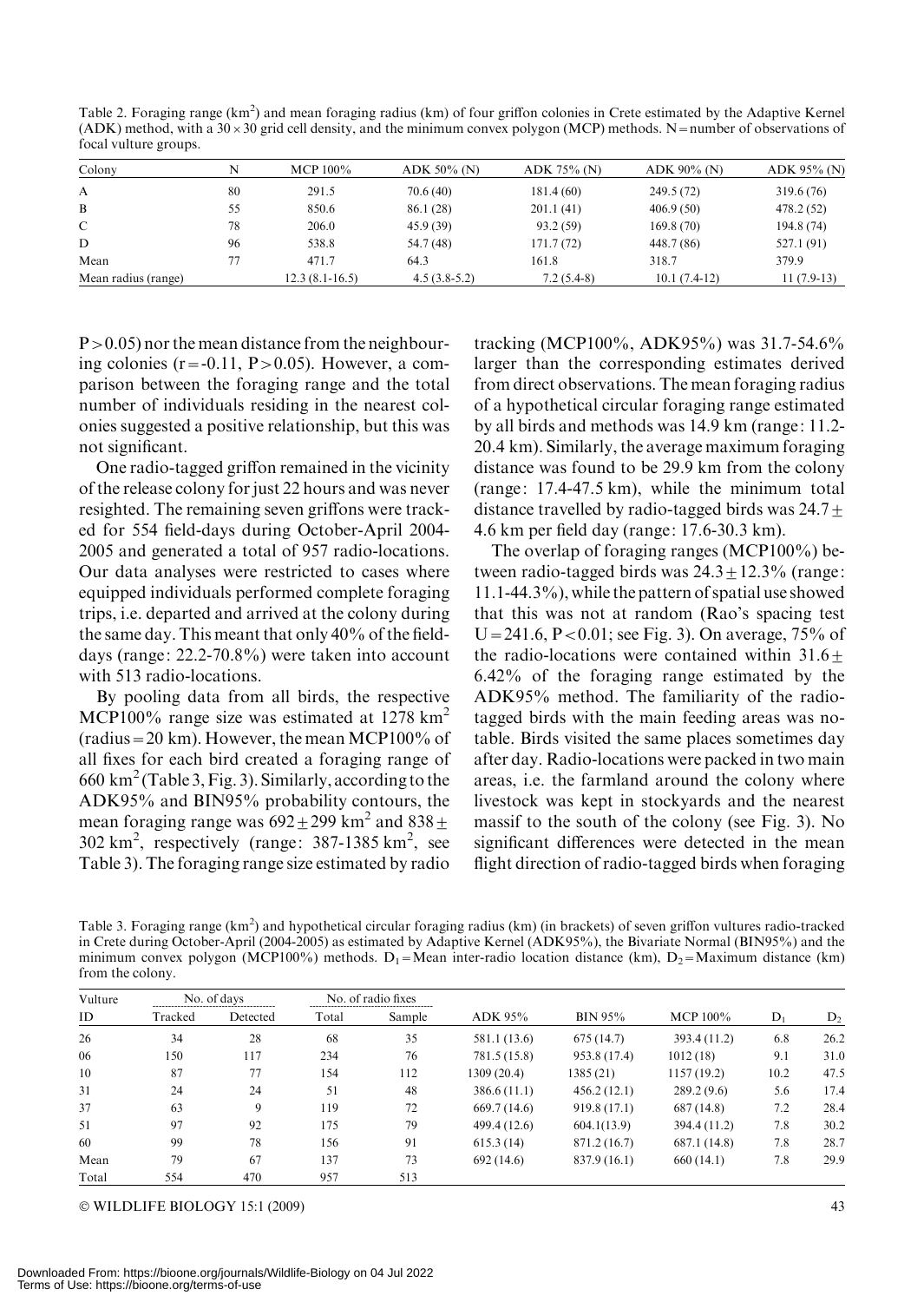

Figure 3. Foraging range of a griffon vulture colony in Crete based on radio-tracking of seven sub-adult individuals. The symbols denote radio-locations acquired during October-April 2004, 2005.

 $(\bar{x} \pm \text{angular deviation}=203\pm39.6^{\circ})$ , range: 180.7-230.3°, Watson-Williams F-test:  $F = 3.89$ ,  $P = 0.09$ ).

#### Foraging time budget

Our data show that on average 9 hours/day could potentially be allocated to food searching (Fig. 4).

This varied seasonally; the minimum time available was recorded in December (8.2 hours) and the maximum in July (10.2 hours). However, the actual foraging time was on average shorter by more than one hour  $(\bar{x} = 7.6 \pm 1.1 \text{ hour/day})$  and varied significantly between months  $(F_{11,73}=5.7, P<0.001)$ 



Figure 4. Monthly means of daylight hours and potential and actual hours of foraging (also shown as % of daylight hours) of griffon vultures in Crete estimated by daylong observations at one colony. Monthly sample sizes are shown in parentheses. Winter: November-April and Summer: May-October.

 $44$ WILDLIFE BIOLOGY 15:1 (2009)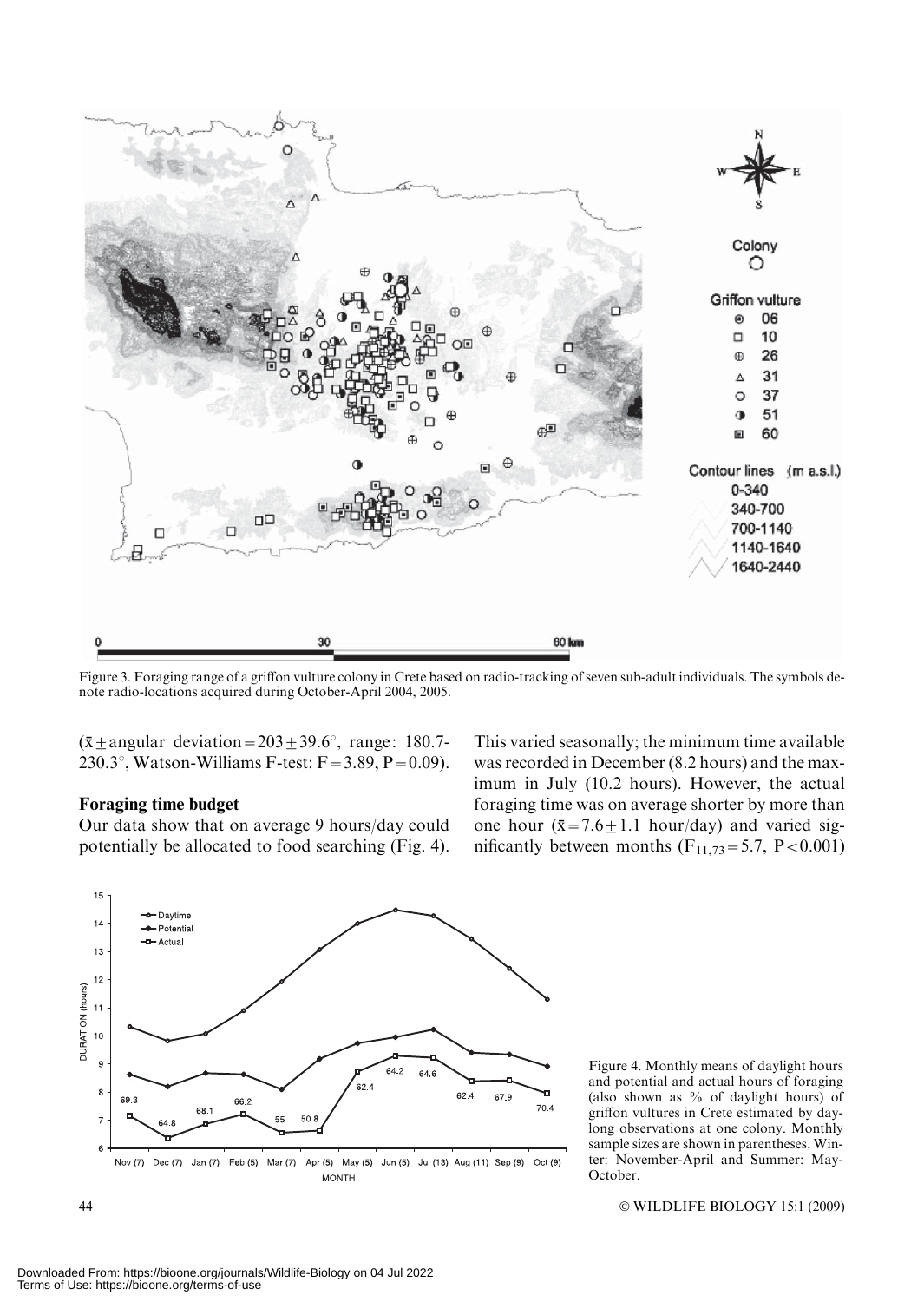Figure 5. Time differences between the sunrise and the departure of griffon vultures (filled circles and unbroken lines) and between arrival and sunset (open circles and broken lines) in one colony in Crete. Winter: November-April and Summer: May-October.

 $\overline{5}$  $\overline{A}$ TME (hours)  $\overline{a}$  $\overline{2}$ Oct **Nov** Dв Ma Apr  $M\mathbf{a}$ Jur Jul Aug Sep **MONTH** 

and among seasons  $(\bar{x}_{\text{winter}}=6.8\pm0.37 \text{ hour/day},$ range: 6.3-7.2 hour/day,  $\bar{x}_{\text{summer}} = 8.4 \pm 0.90$  hour/ day, range: 6.6-9.3 hour/day,  $t_{10} = 3.56$ , P < 0.01). The shortest foraging time was recorded in December (6.4 hour/day) and increased progressively onwards peaking in June (9.3 hour/day). This pattern was probably an effect of a covariance with the length of the daylight period ( $r=0.77$ ,  $P<0.01$ , see Fig. 4) as the percentage of daytime allocated to food searching was on average similar between seasons (winter: 64.7% vs summer: 63.2%, Mann-Whitney  $U = 12$ ,  $P = 0.37$ . Overall, the potential and actual foraging times showed similar annual fluctuations, but their difference was not constant. These differences were short during the summer and autumn (a minimum of 40 minutes in June) and longer during the winter and spring (a maximum of 108 minutes in December) while the average for the year was  $\bar{x}$  = 80  $\pm$  32.2 minutes. The difference in the duration of foraging sorties between the breeding and the non-breeding period was not significant  $(\bar{x}_{\text{breeding period}}=8.1\pm1.2 \text{ hour/day}, \bar{x}_{\text{non-breeding period}})$  $_{\text{riod}}$  = 7.6  $\pm$  1.61 hour/day, t<sub>88</sub> = 0.98, P > 0.05). However,within the breeding period, birds spentless time on food searching duringincubation than during the chick-rearing stage ( $\bar{x}_{\text{incubation}}=6.8\pm1.38\,\text{hour/day}$ ,  $\bar{x}_{\text{chick-rearing}} = 8.3 \pm 1.48$  hour/day, Mann-Whitney  $U=134.5, P \ll 0.001$ .

A significant seasonal variation was also observed in the vultures' departure time with respect to sunrise (Fig. 5). The time when the birds left the colony occurred  $1.57 \pm 0.22$  hour (range: 1.33-1.77 hours) after sunrise in winter and  $2.58 \pm 0.72$  hours (range: 1.2-3.23 hours) after sunrise in summer  $(t_{10}=3,$  $P=0.013$ ). Such a difference was not observed in the timing of their return. The birds returned to the

 $\odot$  WILDLIFE BIOLOGY 15:1 (2009)  $\qquad \qquad \qquad$  45

colony ca 2.3 hours before sunset throughout the year  $(\bar{x}_{\text{winter}} = 2.21 \pm 1.05$  hours, range: 1.45-4.05 hours vs  $\bar{x}_{\text{summer}} = 2.33 \pm 0.61$  hours, range: 1.82-3.65 hours,  $t_{10} = 0.2$ , P=0.81). Similarly, no significant differences were detected for departure and arrival times (t-tests,  $P > 0.05$ ) neither between the breeding and the non-breeding period, nor between the incubation and the chick rearing period.

## **Discussion**

The flight speeds of griffons recorded in Crete were similar to figures determined by the flight mechanical theory (Pennycuick 1989), or estimated in the field, in some cases by using more sophisticated techniques, e.g. tracking by motor-gliders or radars (Cape griffon Gyps coprotheres: 18-20 m/second, Van der Plaat 1946; Rüppell's griffon Gyps rueppellii: 13 m/second, Pennycuick 1972; Eurasian griffon: 12.2 m/second, Spaar 1997). Foraging griffons in the plains of Serengeti (east Africa) fly at similar speed, i.e. up to 18 m/second but at a greater height above the ground (800 m; Pennycuick 1972), which might be due to the weather conditions when the data were collected, i.e. a high cloudbase and strong thermals created during the dry seasons. The climbing rate of a soaring griffon in Crete was lower than the figures reported in the literature, e.g.  $\geq$  3 m/ second in the Alps (Bögel 1999),  $1.84 \text{ m/second in}$ Israel (Spaar 1997), and up to 5 m/second in East Africa (Pennycuick 1972). Apart from species-specific biometrics and aeronautic characteristics (e.g. aspect ratio and wing span), these differences could be attributed to differences in field techniques, observation period, altitude, topographic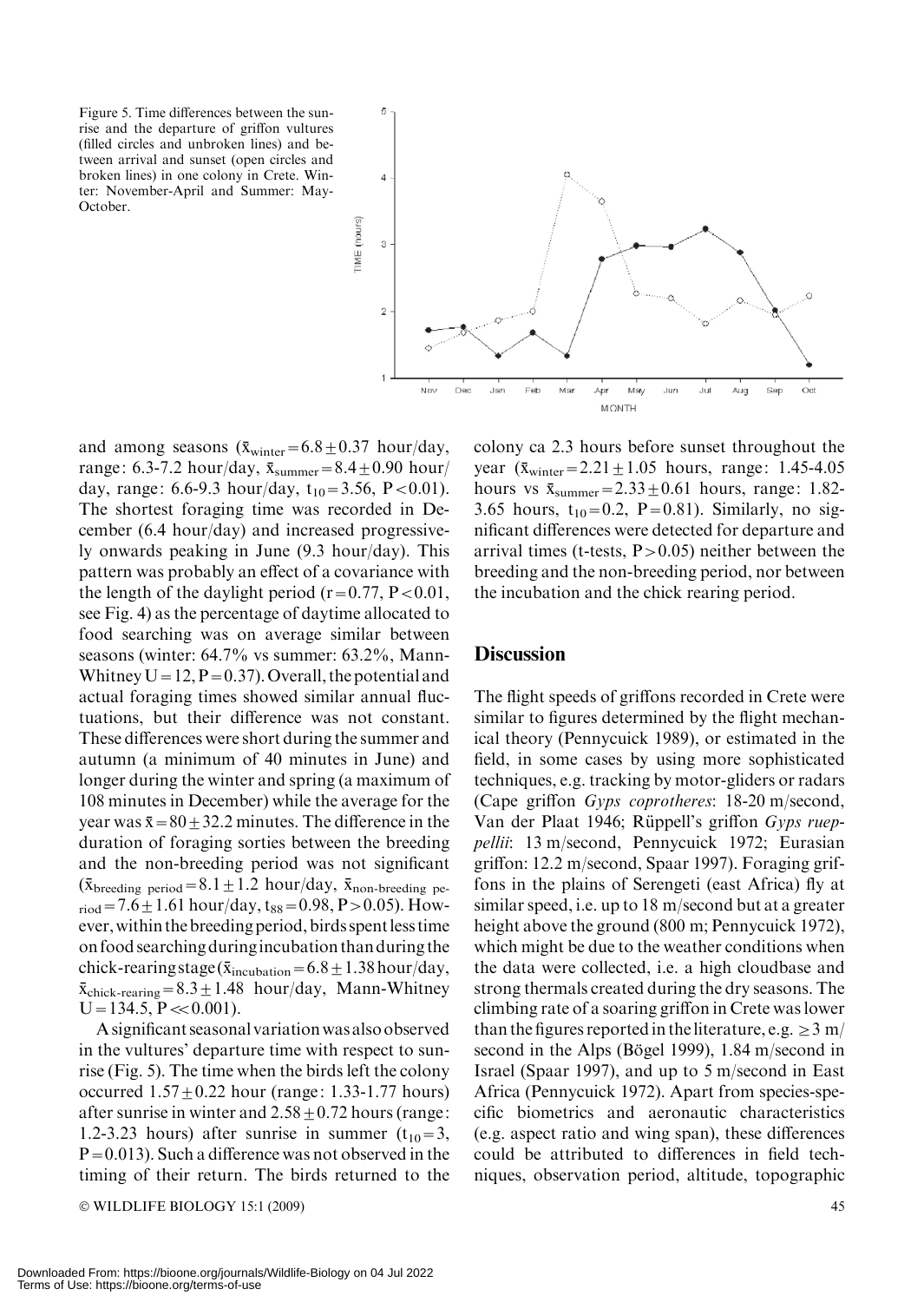and atmospheric conditions (e.g. migration period, midday sightings, dynamic slope soaring, air density or wind speed), or to local climatic effects (e.g. high ground temperature) that produce rising air currents some of which are rarely recorded on Crete (e.g. 'dust devils', Pennycuick 1972, Kerlinger & Gauthreaux 1985, Kerlinger 1989). Similarly, the altitude of flight, which is related to the climbing rate in thermals, was consistent with other studies only for morning and early midday hours when the creation of thermals is limited (Pennycuick 1972, Kerlinger 1989, Spaar 1995, Spaar & Bruderer 1996). Overall, the griffons seemed to adapt their flight activities according to the local flight conditions looking for suitable thermal updrafts. In general, they pursued cross-country trips by flying at the best glide speed between thermals. In thisway, they could maximise the distance covered for every meter of height loss and perform more prolonged glides before needing another thermal to move on (Pennycuick 1989, Spaar & Bruderer 1997).

The size of a feeding area occupied by a group of birds has been reported to vary in relation to their body size and food density (Schoener 1968,1981). Additionally, interactions of foraging habitat availability, food abundance, energetics and territoriality are known toinfluence the size and the use of the landscape (Newton 1979, Bloom et al. 1993, Babcock 1995, Bennet & Bloom 2005). In the present case any carrion located up to a distance of 9 km from a colony was easily exploited by its members with minimum competition by vultures from adjacent colonies. This figure matches the mean nearest neighbour-colony distance recorded on the island (i.e. 10.3 km; Xirouchakis & Mylonas 2004). So although griffons did not show any behavioural resistance to the expansion of foraging by birds from neighbouring colonies, they competed for resources by quick exploitation. This minimum area around each colony could be described as a 'feeding territory'in the traditional sense (Pitelka 1959) being primarily exploited by its occupants (Krebs & Davis 1991). On the other hand, the foraging range dependedlargely on the distance of the colony from the food sources. The foraging range size estimated in the present study is consistent with other mainland griffon populations which feed largely on livestock carrion (25-70 km, Glutz et al. 1971, König 1974, Elósegui & Elósegui 1977). Foraging ranges of 930- $8,695 \text{ km}^2 \text{(radius} = 17.2 - 52.6 \text{ km)}$  have been reported in Spain (Arroyo & Garza 1996), 620-1,383 km<sup>2</sup>  $(radius = 14.5-20.9 km)$  in Israel (Bahat & Kaplan

1995, Bahat 2007), 150 km<sup>2</sup> (radius = 6.9 km) in the Austrian Alps (Bögel 1999) and 6-15 km away from the colony for the Cape griffon in South Africa (Boshoff et al. 1984). Similar foraging ranges have also been reported for other vulture species that are central foragers or inhabit rural regions (Bearded vulture Gypaetus barbatus: 15-20 km, Brown 1988, Margalida & Garcia 2002; Eurasian black vulture Aegypius monachus: 17-28 km, Carrete & Donázar 2005, Vasilakis et al. 2006). In contrast to this, East Africa breeding Rüppell's griffons may travel 140-150 km daily in order to forage successfully (Houston 1976, Pennycuick 1983) though a normal trip to the nearest concentration of wild ungulates is about 75 km (Pennycuick 1972).

The fact that the radio-tracked birds were individuals that had been rehabilitated after poisoning might be criticised on the grounds that they were young and possibly inexperienced. We argue that these birds were most likely poisoned due to their experience in finding food and/or their dominance over carcasses, thus we regard the data obtained as valid. We also believe that these birds revealed the full spectrum of the colony's feeding range as nonbreeding individuals, not attached to nest sites, forage at greater distance than breeders (Meretsky & Snyder 1992, Bahat & Kaplan 1995, Carrete & Donázar 2005, Vasilakis et al. 2006). In similar cases, rehabilitated griffons have been reported representative of the species foraging and feeding behaviour (Boshoff et al. 1984).

The daily energy expenditures  $(E_d, kJ/day)$  and the foraging rate  $(F_r, kJ/hour)$  in birds can be expressed by allometric equations of body mass (M) namely  $E_d = 10.4M^{0.67}$  (data form 82 bird species, Nagy 1987, Nagy & Obst 1991) and  $F_r = 2.02M^{0.68}$ (data from 67 bird species, Bryant & Westerterp 1980). So theoretically, the minimum number of hours a bird should forage per day (i.e. foraging budget) could be given by the ratio  $E_d/F_r$ , which is at least five hours regardless of its body mass (Maurer 1996). In the present study, the time spent by foraging griffons was always longer, i.e. 7.6 hours (ca 64% of the daytime). Comparable figures have been reported by Leconte (1977) who estimated that the species forages for 7-8 hours per day (which corresponds to 58.3-66.6% of the mean daylight period), two additional hours (11.7%) for preening and theremainingdaytime (20.8%) forresting.Likewise, long foraging times have been recorded, with respect to daylight hours, for other large vulture species such as the bearded vulture (77%, Brown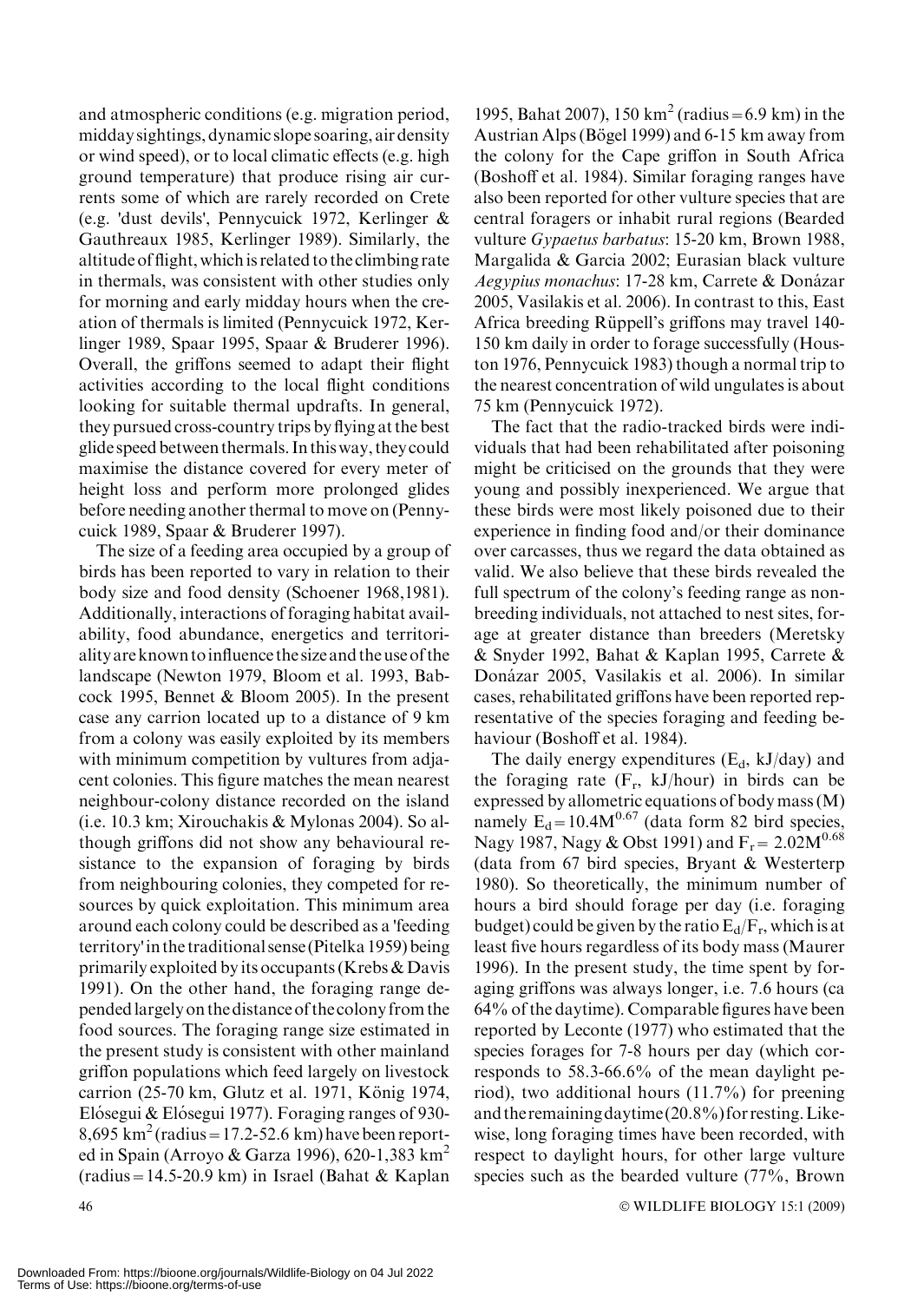1988) and the Eurasian black vulture (68.8-87.5%, Donázar 1993).

The foraging budget of griffons depended on the daytime hours which determined themaximum time available for foraging as well as the flying and soaring conditions. Birds had to intensify their prospecting effort during the period of low food availability (winter) and combat unfavorable weather conditions such as fog or rain that impede thermal creation. As a result, birds departed from the colony one hour earlier in winter compared to summer in order to keep their foraging budget within the available daytime limits. In some cases, they were also helped by suitable air currents which facilitated their earlier departure. Similar foraging patterns where birds try to maximise their foraging budget in winter have been reportedinmanylarge raptors that depend on thermals for their movements, e.g. the Californian condor Gymnogyps californianus, the African fish-eagle Haliaetus vocifer, the Rüppell's vulture, the African white-backed griffon  $Gyps$  africanus and the Eurasian black vulture (Koford 1966, Thiollay 1981, Houston 1983, Brown 1988, Hiraldo  $& Donázar 1990$ . The Cape griffon is an exception to this rule as the departure time relative to sunrise is delayed in the winter compared to the summer (Robertson 1983, Boshoff et al. 1984). This difference is due to the weather conditions and the farming practices near its colonies. Birds feed largely on resident livestock producing the highest dead biomass during winter (Robertson & Boshoff 1986, Mundy et al. 1992, Scott et al. 2000). Meanwhile, suitable flying conditions (SE winds) prevail in summer allowing the vultures to depart early in the morning (Boshoff et al. 1984). However, in the present study, griffons terminated their foraging trips almost four hours before sunset during March and April indicating that they had foraged successfully in just 55% and 50.8% of the daytime. One plausible explanation for this extreme pattern was that during these months, intra-colony competition was probably relaxed as non-breeders had abandoned the colonies (Xirouchakis 2007), and the remaining birds could achieve a higher food intake per feeding bout. Besides this, the colony was occupied largely by breeding birds which were more experienced in finding food and dominant over carcasses against younger ones. Moreover, this period coincided with the peak demand of the meat market due to the Greek-Orthodox Easter which means abundant slaughter remains in waste dumps. From late April onwards, livestock was transferred

© WILDLIFE BIOLOGY 15:1 (2009) 47

to the summer pastures and chick-rearing vultures were forced to travel greater distances and spent more time in search of food.

It could be argued that the foraging pattern of griffons was rather a product of food predictability rather than proximity to food sources since 56% of the feeding incidences took place close to the colonies in waste dumps and stock yards where food was expected to accumulate. Griffons are known to forage opportunistically and concentrate near reliable food sources (Galushin 1971, Donázar 1993, Houston 2001, Gavashelishvili & McGrady 2006). Refuse tips near stock-farms have played a crucial role for their well-being in Crete like in other Mediterranean countries (Sunyer 1992, Donázar 1992, Camiña 2002). However, in the vast majority of the cases, the existing ways of carcass disposal are in breach of the EU sanitary regulations (e.g. 1774/ 2002, European Union 2002). These regulations pose a serious threat to the griffons and to other avian scavengers (Tella 2001). Remedial decisions (e.g. 322/2003, European Commission 2003) have proved impractical (Camiña  $&$  Montelio 2006) and in the case of Crete, the regulation is very often broken by farmers. Artificial feeding, organised in an official way could alleviate the problem and has been excessively used in vulture conservation when food was in short supply (Heredia & Heredia 1991, Frey 1992, Sarazzin 1998, Vlachos et al. 1999, Genero 2006). However, in several cases, the longterm effectiveness of supplementary feeding has been seriously questioned (Bretagnolle et al. 2004) and the management of feeding stations has proved rather complex and sometimes producing results that were contrary to expectations (Piper 2004, Carrete et al. 2006). So as soon as the effectiveness of such management schemes is fully assessed, their implementation should also consider the species demography and bottle-neck periods as well as foraging ecology and social structure (Meretsky & Mannan 1999, Piper 2006, Bose´ & Sarazzin 2007).

Acknowledgements - we would like to thank the Hellenic Wildlife Hospital at Aegina for their cooperation in the rehabilitation of griffons, C. Grivas and M. Ivovič for their assistancein handling the birds.We are also thankful to Suzanne Paton for improving the English text and S. Snorrason and two anonymous reviewers for their comments on an earlier draft of the manuscript. The study was financially supported by the department of Biology of the University of Crete and the Hellenic Ministry of Education through the research and education action program PYTHAGORAS II.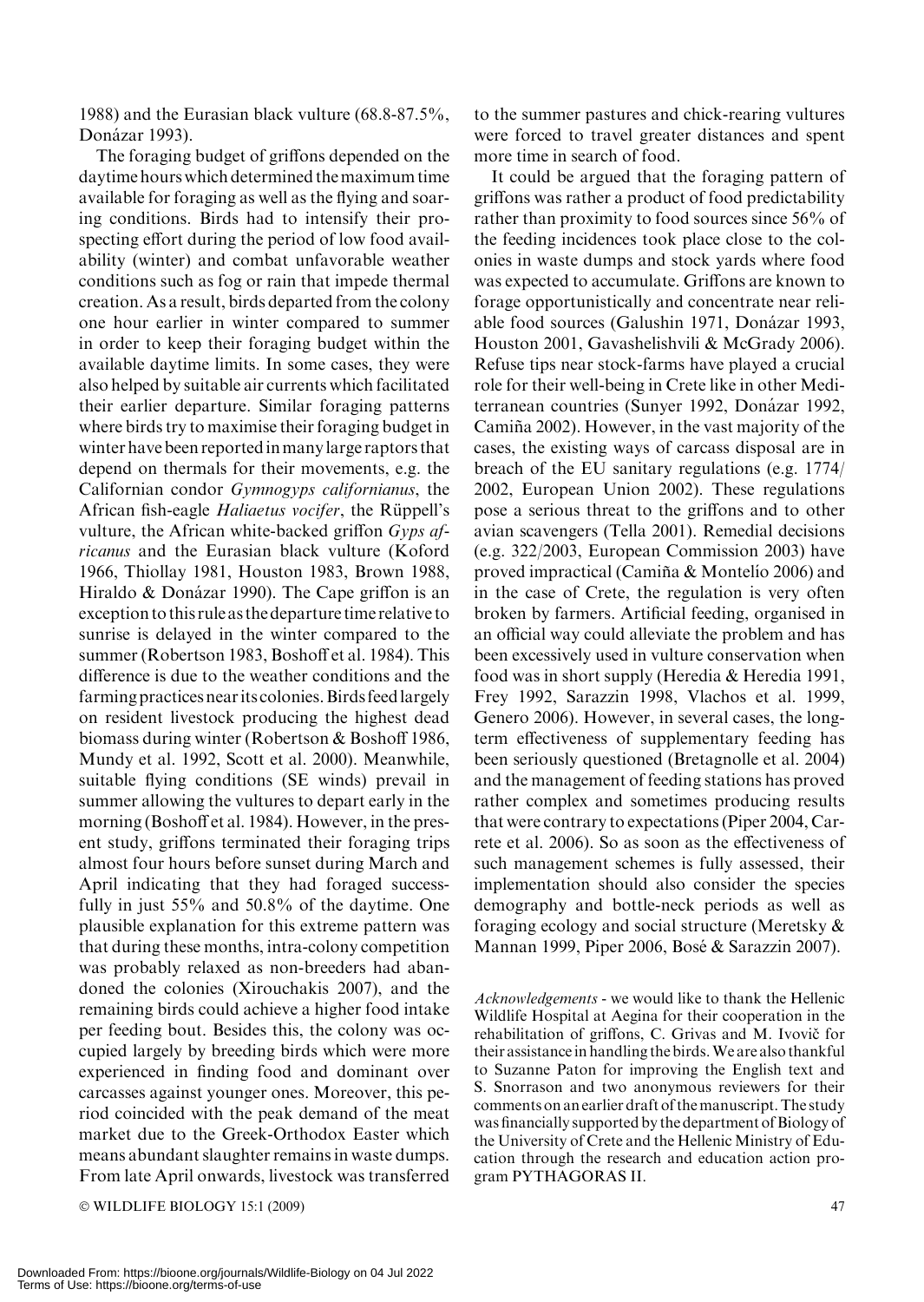## **References**

- Aebischer, N.J., Robertson, P.A. & Kenward, R.E. 1993: Compositional Analysis of Habitat Use from animal radio-tracking data. - Ecology 74: 1313-1325.
- Arroyo, B. & Garza, V. 1996: Seguimiento radio telemétrico del Buitre Leonado Gyps fulvus en el Parque Natural de las Hoces del Río Duratón (Segovia). Conserjería de Medio Ambiente y ordenación del Territorio. - Junta de Castilla y Leon. Unpublished report, 122 pp. (In Spanish).
- Babcock, K.W. 1995: Home range and habitat use of breeding Swainson's Hawks in Sacramento Valley in California. - Journal of Raptor Research 29: 193-197.
- Bahat, O., Hatzoffe, O., Kaplan, A. & Woodley, B. 2001: Foraging range and movements of Griffon vultures (Gyps fulvus) in Israel, as determined by satellite tracking. - 4th Eurasian congress on raptors. Doñana Biological Station, Raptor Research Foundation, Seville, Spain, Abstracts, pp. 11-12.
- Bahat, O. & Kaplan, A. 1995: Foraging behaviour in Griffon vultures. - Torgos 25: 18-26.
- Bahat,O.2007:Long-rangemovementsofgriffonvultures from Israel. Available at: http://www.birds.org.il/ show item.asp?itemId=1215&levelId=811&template= 209
- Bateson, P. & Martin, P. 1990: Measuring Behaviour an introductory guide. - University Press, Cambridge, 200 pp.
- Bennet, J.R. & Bloom, P.H. 2005: Home range and habitat use by Great Horned Owls (Bubo virginianus) in southern California. - Journal of Raptor Research 39: 119-126.
- Benvenuti, S., Bonadonna, F., Dal'Antonia, L. & Gudmundsson, G.A. 1998: Foraging flights of breeding Thick-billed murres (Uria lomvia) as revealed by birdborne direction recorders. - The Auk 115: 57-66.
- BirdLife International 2004: Birds in Europe: population estimates, trends and conservation status. - BirdLife International. BirdLife Conservation series No. 12, Cambridge, 74 pp.
- Bloom, P.H., McGrary, M.D. & Gibson, M.J. 1993: Redshouldered Hawk home range and habitat use in southern California. - Journal of Wildlife Management 57: 258-265.
- Bögel, R. 1999: Studies on flight biology and habitat selection of Eurasian Griffon Vultures Gyps fulvus, Hablizl (1783) as measured by telemetry techniques. - Vulture News 41: 49-51.
- Bosé, M. & Sarazzin, F. 2007: Competitive behaviour and feeding rate in a reintroduced population of Griffon Vultures Gyps fulvus. - Ibis 149: 490-501.
- Boshoff, A.F., Robertson, A.S. & Norton, P.M. 1984: A radio-tracking study of an adult Cape Griffon Vulture (Gyps coprotheres) in the southwestern Cape Province. -South African Journal of Wildlife Research 14: 73-78.
- Bretagnolle, V., Inchausti, P., Seguin, J-F. & Thibault, J-C. 2004: Evaluation of the extinction risk and the conservation alternatives for a very small insular population: the bearded vulture Gypaetus barbatus in Corsica. - Biological conservation 120: 19-30.
- Brown, C.J. 1988: A study of the Bearded vulture in Southern Africa. - Unpublished PhD thesis. University of Natal, 570 pp.
- Bryant, D.M. & Westerterp, K.R. 1980: Energetics of foraging and free existence in birds. - In: Von Nöhring, R. (Ed); Acta XVII Congressus Internatioanlis Ornithologici, Verlag der Deutschen Ornithologen-Gesellschaft, Berlin, pp. 292-299.
- Buehler, D.A., Fraser, J.D., Fuller, M.R. & McAllister, L.S. 1995: Captive and field-tested radio transmitter attachments for Bald Eagles. - Journal of Field Ornithology 66: 173-320.
- Camiña, A. 2002: Increase of a Eurasian Griffon vulture population in La Rioja (northern Spain) 1979-1999: Ecology, Management of carcasses & conservation implications in the XXIst century. - In: Yosef, R., Miller, M.L. & Pepler, D. (Eds.); Raptors in the New Millennium Proceedings of joint meeting of the Raptor Research Foundation andWWGBP, Eilat, pp. 194.
- Camiña, A. & Montelío, E. 2006: Griffon Vulture Gyps fulvus food shortage in the Ebro Valley (NE Spain) caused by regulations against Bovine Spongiform Encephalopathy (BSE). - Acta Ornithologica 41: 7-13.
- Carrete, M. & Donázar, J.A. 2005: Application of centralplace foraging theory shows the importance of Mediterranean dehesas for the conservation of the cinereous vulture, Aegypius monachus. - Biological Conservation 126: 582-590.
- Carrete, M., Donázar, J.A. & Margalida, A. 2006: Density-dependent productivity depression in Pyrenean Bearded vultures: implications for conservation. - Ecological Applications 16: 1674-1682.
- Coleman, J.S. & Fraser, J.D. 1987: Food habits of Black and Turkey Vultures in Pennsylvania and Maryland. - Journal of Wildlife Management 51: 733-739.
- Cramp, S. & Simmon, K.E.L. 1980: The birds of Western Palearctic. - Oxford University Press, Volume II, 695pp.
- Dobbs, R.C., Sillett, T.S., Rodenhouse, N.L. & Holmes, R. 2007: Population density affects foraging behaviour of male Black-throated Blue Warblers during the breeding season. - Journal of Field Ornithology 78: 133-139.
- Donázar, J.A. 1992: Muladares y basureros en la biologia y conservacion de las aves en España. - Ardeola 39: 29-40. (In Spanish).
- Donázar, J.A. 1993: Los Buitres Ibericos, Biologia y Conservacion. - In: Reyero, J.M. (Ed), Madrid, 256 pp. (In Spanish).
- Elósegui, J. & Elósegui, R. 1977: Desplazamientos de buitres communes (Gyps fulvus) pirenaicos. - Munibe 97-104. (In Spanish).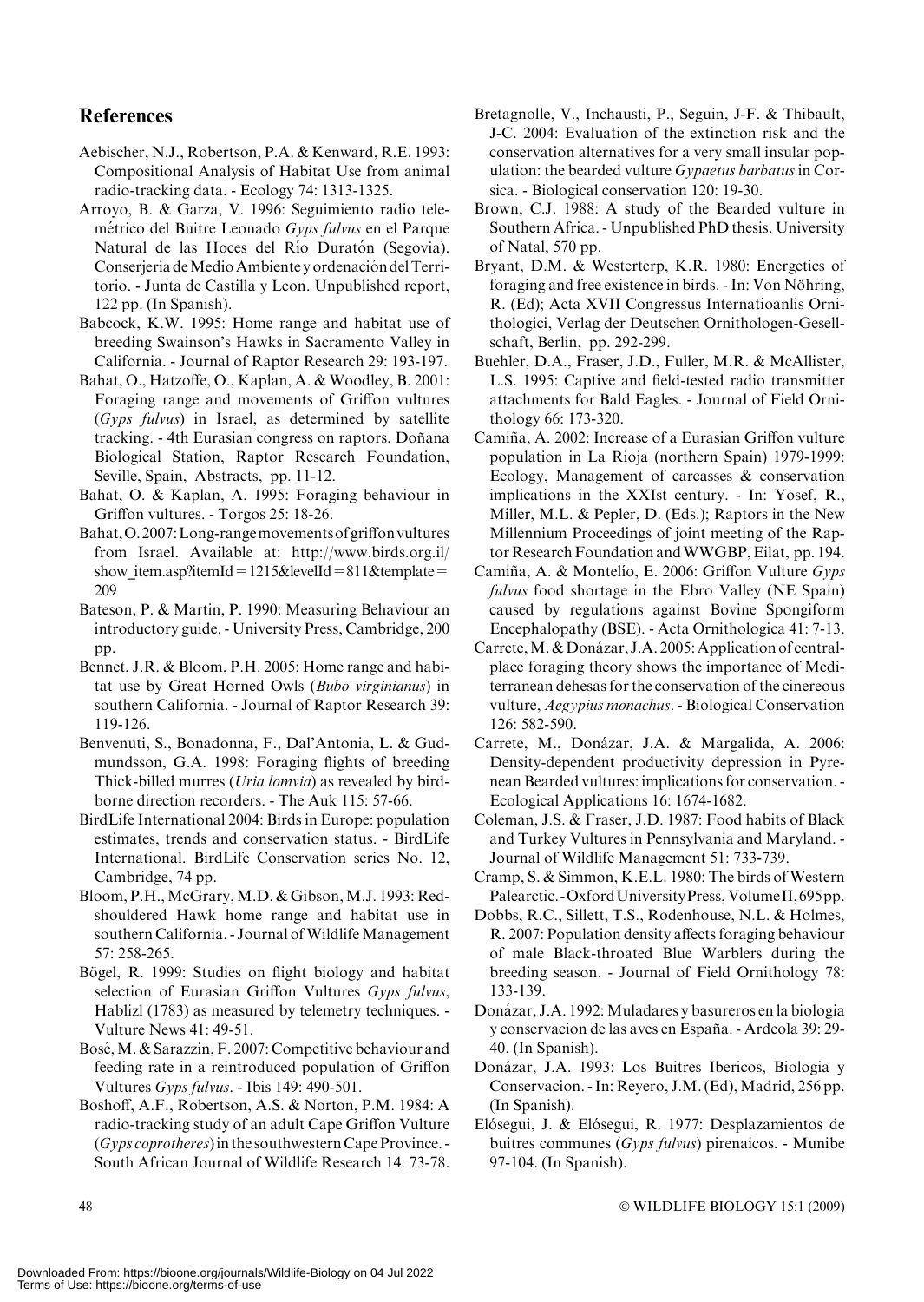- ESRI 1996: Using the ArcView Spatial Analyst. Environmental System Research Institute. Redlands, California, 232 pp.
- Estrella, R.R. 1994: Group size and flight altitude of Turkey Vultures in two habitats in Mexico. - Wilson Bulletin 106: 749-752.
- European Union 2002: Regulation (EC) No 1774/2002 of the European parliament and of the council of 3 October 2002. Laying down health rule concerning animal by-products not intended for human consumption. - Official Journal of the European Communities No L 273, 10.10.2002, pp. 1-95.
- European Commission 2003: Commission Decision No 2003/322/EC of 12May 2003implementing Regulation (EC) No 1774/2002 of the European Parliament and of the Council as regards the feeding of certain necrophagous birds with certain category 1 materials. - Official Journal of the European Communities No L 117, 13.05.2003, pp. 32-34.
- Frey, H. 1992: The reintroduction of the Bearded Vulture Gypaetus barbatus into the Alps. - Egretta 35: 85-95.
- Forsman, D. 1999: The Raptors of Europe and the Middle East: a Handbook of Field Identification. - T. & A.D. Poyser, London, 589 pp.
- Galushin, V. 1971: A huge urban population of birds of prey in Delhi, India. - Ibis 113: 522.
- Gavashelishvili, A. & McGrady, M.J. 2006: Geographic information system-based modelling of vulture response to carcass appearance in the Caucasus. - Journal of Zoology 269: 365-372.
- Genero, F. 2006: Status of the Eurasian Griffon Vulture Gyps fulvus in Italy in 2005. - In: Houston, D.C.  $\&$ Piper, S.E. (Eds.); Proceedings of the International Conference on Conservation and Management of Vulture populations. 14-16 November 2005, Thessalonica, Greece. Natural History Museum of Crete & WWF Greece, pp. 108-115.
- Glutz Von Blotzheim, U., Bauer, K.M. & Bezzel, E. 1971: Handbuch Der Voegel Mitteleuropas. Volume 4. Falconiformes. -AkademischeVerlagsgesellschaft.Frankfurt am Main, 943 pp. (In German).
- Harris, S., Cresswell, W.J., Forde, P.G., Trewhella, W.J., Woollard, T. & Wray, S. 1990: Home-range analysis using radiotracking data - a review of problems and techniques particularly as applied to the study of mammals. - Mammal Review 20: 97-123.
- Heredia, R. & Heredia, B. 1991 (Eds.): El Quebrantahuesos (Gypaetus barbatus) en los Pirineos. Características ecológicas y biología de la conservación. -ICONA. Madrid, 171 pp. (In Spanish).
- Hiraldo, F. & Donázar, J.A. 1990: Foraging time in the Cinereous Vulture Aegypius monachus: seasonal and local variations and influence of weather. - Bird Study 37: 128-132.
- Houston, D. 1976. Breeding of the white-backed and Rüppell's Griffon vultures,  $Gyps$  africanus and  $G.$  rueppellii. - Ibis 118: 14-40.
- Houston, D. 1974: Food searching in griffon vultures. East African Wildlife Journal 12: 63-77.
- Houston, D. 1979: The adaptation of scavengers. In: Singlair, A.R.E. & Norton-Griffiths, M. (Eds.); Serengeti: Dynamics of an Ecosystem Chicago University Press, Chicago, pp. 263-286.
- Houston, D. 1983: The adaptive radiation of the Griffon vultures. - In: Wilbur, S.R. & Jackson, J.A. (Eds.); Vulture Biology and management University of California Press, Berkley, pp. 135-152.
- Houston, D. 1996: The effect of altered environments on vultures. - In: Bird, D.M., Varland, D.E. & Negro, J.J. (Eds.); RaptorsinHumanLandscapes Academic Press, New York, pp: 327-326.
- Houston, D. 2001: Vultures & Condors. Colin Baxter Photography Ltd. Grantown-on-Spey, Scotland, 72 pp.
- Hutto, R.L. 1990: Measuring availability of resources. Studies in Avian Biology 13: 20-28.
- Iezekiel, S.,Woodley,B.&Hatzofe,O. 2003:Cage trap for Gyps fulvus. - Vulture News 49: 14-16.
- Jennrich, R.J. & Turner, F.B. 1969: Measurement of noncircular home range. - Journal of Theoretical Biology 22: 227-237.
- Kenward, R.E. 1987: Wildlife radio tagging. Academic Press, London, 200 pp.
- Kerlinger, P. 1989: Flight strategies in migrating hawks. Chicago III, Chicago University Press, 375 pp.
- Kerlinger, P. & Gauthreaux, S.A. 1985: Flight behaviour of raptors during spring migration in South Texas studied with radar and visual observations. - Journal of Field Ornithology 56: 394-402.
- Kie, J.G., Baldwin, J.A. & Evans, C.J. 1994: CALHOME: home range analysis program. Electronic User's Manual U.S. Forestry Service, Fresno and Albany, California, 19 pp.
- Kie, J.G., Baldwin, J.A. & Evans, C.J. 1996: CALHOME: a program for estimating animal home ranges. - Wildlife Society Bulletin 24: 342-344.
- Koford, C.B. 1966: The California Condor. Dover Publications, New York, 154 pp.
- König, C. 1974: Zum verhalten spanischer Geier an Kadavern. - Journal of Ornithology 115: 289-320. (In German).
- Kovach Computing Services 2005: Oriana Version 2.02. Available at: http://www.kovcomp.co.uk/oriana/
- Krebs, J.R. & Davies, N.B. 1991: Behavioural ecology: an evolutionary approach. - Blackwell Scientific Publications, Oxford, 389 pp.
- Kruuk, H. 1972: The Spotted Hyena: a Study of Predation and Social Behaviour. - Chicago University Press, Chicago, 335 pp.

- WILDLIFE BIOLOGY 15:1 (2009) 49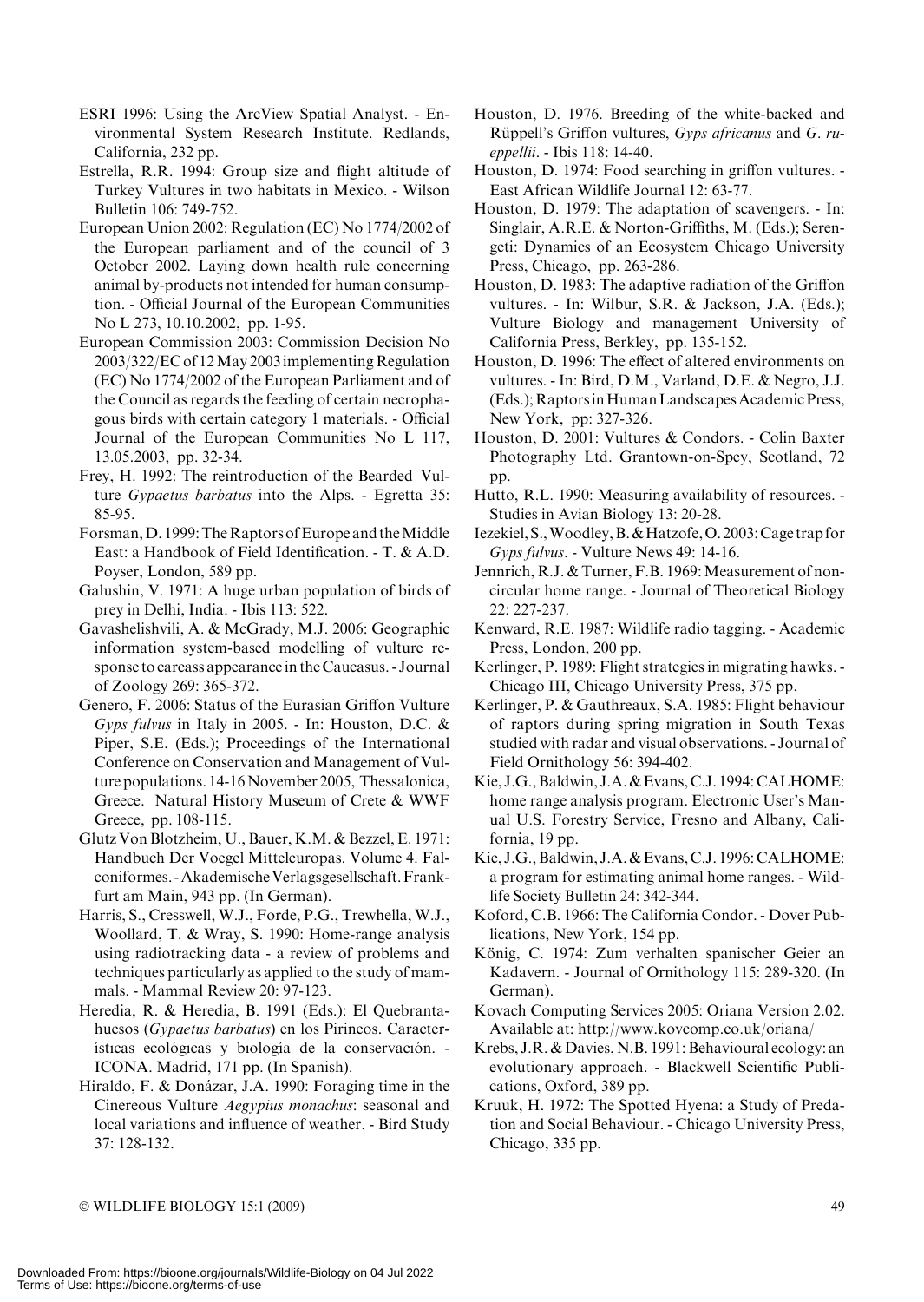- Kypriotakis,Z.,Tzanoudakis,D.&Tsiourlis,G.M. 1996: Vegetation map of Crete. - In: Hellenic Botanical Society and the Biological Society of Cyprus (Eds.); Proceedings of the 6th Botanical Scientific Conference, Paralimni, Cyprus, pp. 301-306.
- Lawson, E.J.G. & Rodgers, A. 1997: Differences in home range size computed in commonly used software programs. - Wildlife Society Bulletin 25: 721-729.
- Leconte, M. 1977: Étude de la reproduction du vautour fauve dans les Pyrénées occidentales. - Le Courbageot 4: 8-19. (In French).
- Leshem, Y. & Yom-Tov, Y. 1996: The use of thermals by soaring migrants. - Ibis 138: 667-674.
- Lovette, I.J. & Holmes, R.T. 1995: Foraging behaviour of American Redstarts in breeding and wintering habitats: implications for relative food availability. - Condor 97: 782-791.
- Mardia, K.V. & Jupp, P.E. 2000: Statistics of directional data. - John Wiley & Sons, Chicester, 429 pp.
- Margalida, A. & García, D. 2002: Plan de recuperación del Quebrantahuesos en Cataluña: biología y conservación. - Documentos de los Cuadernos de medio ambiente. Departamento de Medio Ambiente, 163 pp. (In Spanish).
- Maurer, B.A. 1996: Energetics of Avian Foraging. In: Carey, S. (Ed); Avian Energetics and nutritional Ecology University of Colorado, pp. 250-279.
- Meretsky, V.J. & Mannan, R.W. 1999: Supplement feeding regimes for Egyptian vultures in the Negev Desert, Israel. - Journal of Wildlife Management 63: 107- 115.
- Meretsky, V.J. & Snyder, N.F.R. 1992: Range Use and Movements of California Condors. - Condor 94: 313- 335.
- Mohr, C.O. 1947: Table of equivalent populations of North American mammals. - American Midland Naturalist 37: 223-249.
- Moss, D., Wyatt, B., Cornaert, M.H. & Roekaerts, M. 1990: CORINE BIOTOPES. The design, compilation and use of an inventory of sites of major importance for Nature Conservation in the European Community, 132 pp.
- Mundy,P.J.,Butchart,D.,Ledger, J.&Piper, S. 1992:The Vultures of Africa. - Acorn Books and Russel Friedman Books, Randburg, South Africa, 460 pp.
- Nagy, K.A. 1987: Field metabolic rate and food requirement scaling in mammals and birds. - Ecological Monographs 57: 111-128.
- Nagy, K.A. & Obst, B.S. 1991: Body size effects on field energy of birds: what determines their field metabolic rates? - In: Bell, B.B. (Ed); Acta XV Congressus Internationalis Ornithologici. New Zealand Ornithological Congress Trust Board, Wellington, New Zealand, pp. 793-799.
- National Statistical Service 2001: Animal stock inventory for the period 1991-2001. - Statistical yearbook of

Greece 2001. National Statistical Service of Greece, Athens, 557 pp.

- Newton, I. 1979: Population Ecology of Raptors. Buteo Books, Vermillion, SD, 399 pp.
- Norusis, M.J. 2006: SPSS 15.0. Statistical Procedures Companion. - Prentice Hall, New Jersey, 626 pp.
- Papanastasis, V., Kyriakakis, S. & Ispikoudis, J. 1990: Forestry and grazing practises in Crete. - In: Grove, D., Moody, J. & Rackham, O. (Eds.); Stability and change in the Cretan landscape. Corpus Christi College, Cambridge, England, pp. 42-46.
- Pennycuick, C. 1972: Soaring behaviour and performance of some East-African birds, observed from a motorglider. - Ibis 114: 178-218.
- Pennycuick, C.J. 1973: The soaring flight of vultures. Scientific American 229: 102-109.
- Pennycuick, C.J. 1979: Energy costs of locomotion and the concept of 'foraging radius'. - In: Singlair, A.R.E. & Norton-Griffiths, M. (Eds.); Serengeti: Dynamics of an Ecosystem. Chicago University Press, Chicago, pp. 164-184.
- Pennycuick, C.J. 1983: Effective nest density Rüppell's Griffon Vulture in the Serengeti Rift Valley area of Northern Tanzania. - In: Wilbur, S.R. & Jackson, J.A. (Eds.); Vulture Biology and management University of California Press, Berkley, pp. 172-184.
- Pennycuick, C.J. 1989: Bird Flight Performance. A practical Calculation Manual. Oxford University Press, Oxford, 153 pp.
- Pennycuick, C.J. 2007: Flight 1.18. Available at: http:// www.bio.bristol.ac.uk/people/Pennycuick.htm
- Pennycuick, C.J., Klaassen, M., Kvist, A. & Lindström, A. 1996: Wingbeat frequency and the body drag anomaly: wind tunnel observations on a thrush nightingale (Luscinia luscinia) and a Teal (Anas crecca). - Journal of Experimental Biology 199: 2757-2765.
- Piper, S.E. 2006: Supplementary feeding programmes: How necessary are they for the maintenance of numerous and healthy vulture populations? - In: Houston, D.C. & Piper, S.E. (Eds.); Proceedings of the International Conference on Conservation and Management of Vulture populations. 14-16 November 2005, Thessalonica Greece. Natural History Museum of Crete & WWF Greece, pp. 41-50.
- Piper, S.E. 2004: Vulture Restaurant Conflicts in the midst of Plenty. - In: Chancellor, R.D. & Meyburg, B-U. (Eds.); Raptors Worldwide WWGBP/MME, Budapest, pp. 341-347.
- Pitelka, F.A. 1959: Numbers, breeding schedule and territory in pectoral sandpipers of Northern Alaska. - Condor 61: 233-264.
- Prinzinger, R., Nagel, B., Bahat, O., Bögel, R., Karl, E., Weihs, D. & Walzer, C. 2002: Energy metabolism and body temperature in the Griffon Vulture  $(Gyps)$ fulvus) with comparative data on the Hooded Vulture (Necrosyrtes monachus) and the White-backed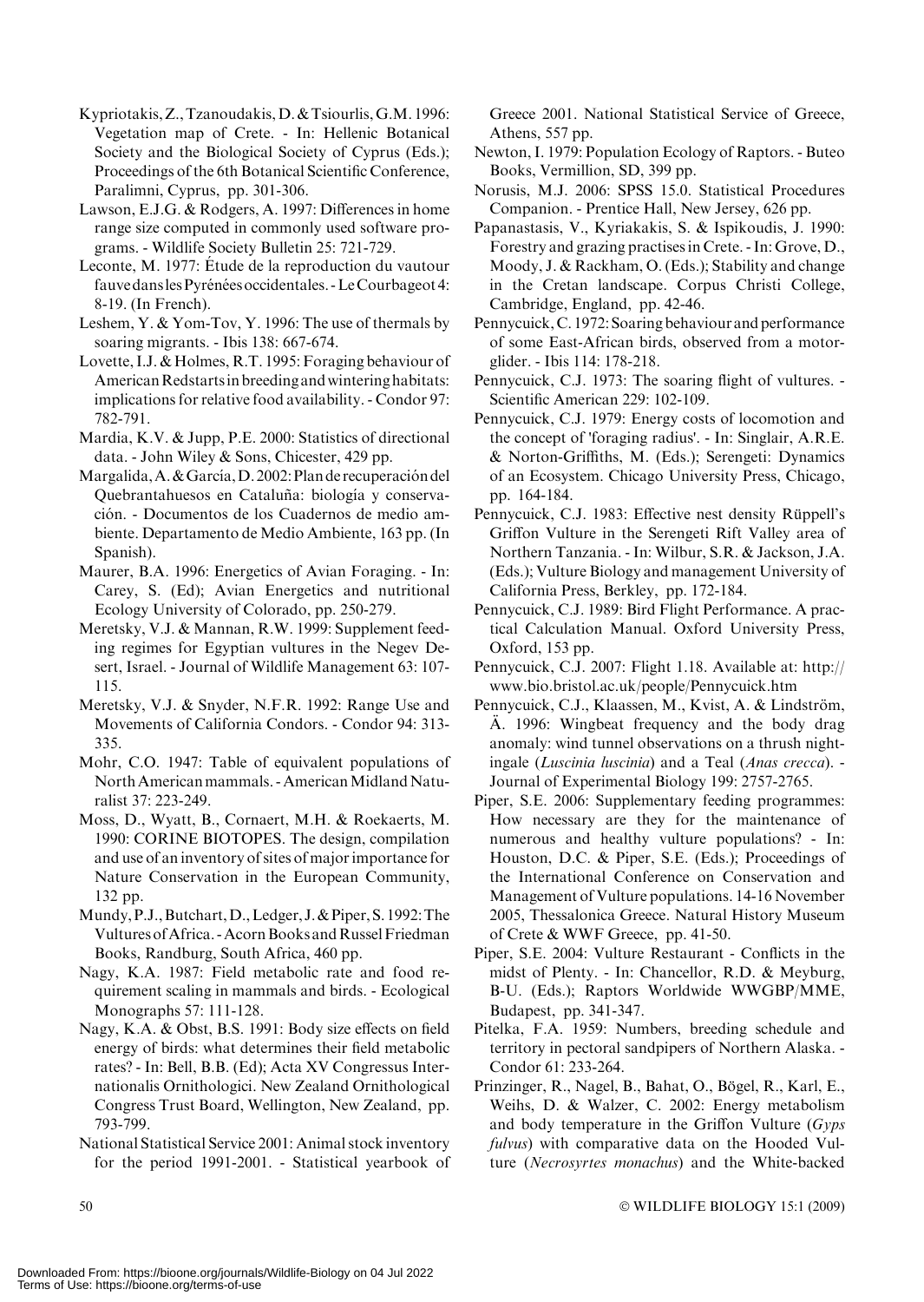Vulture (Gyps africanus). - Journal of Ornithology 143: 456-467.

- Prior, K.A. 1990: Turkey Vulture food habits in Southern Ontario. - Wilson Bulletin 102: 706-710.
- Rabenold, P.P. 1983: The communal roost in Black and Turkey vultures - an information centre?- In: Wilbur, S.R. & Jackson, J.A (Eds.); Vulture Biology and Management. University of California Press, Berkeley, pp. 303-321.
- Rabenold, P.P. 1987: Recruitment to food in black vultures: evidence for following from communal roosts. - Animal Behaviour 35: 1775-1785.
- Region of Crete 2000: Meteorological data of the island of Crete (1970-2000). - Technical Hydrological Report. Region of Crete, Division of Public Works, Heraklion, 352 pp.
- Robertson, A.S. 1983: The feeding ecology and breeding biology of a Cape Vulture colony in the south western province. - M.Sc. Thesis. Witwatersrand University, 127 pp.
- Robertson, A.S. & Boshoff, A.F. 1986: The Feeding Ecology of Cape Vultures Gyps coprotheres in a Stock-FarmingArea. -BiologicalConservation 35: 63-86.
- Rosenberg, D.K. & McKelvey, K.S. 1999: Estimation of habitat selection for central-place foraging animals. - Journal Wildlife Management 63: 1028-1038.
- Ruxton, G.D. & Houston, D.C. 2002: Modelling the energy budget of a colonial bird of prey, the Rüppell's griffon vulture, and consequences for its breeding ecology. - African Journal of Ecology 40: 260-266.
- Samuel, M.D., Pierce, D.J. & Garton, E.O. 1985: Identifying areas of concentrated use within the home range. - Journal of Animal Ecology 54: 711-719.
- Sarazzin, F. 1998. Modelling establishment of a re-introduced population of Griffon Vultures Gyps fulvus in southern France. - In: Chancellor, R.D., Meyburg, B-U. & Ferrero, J.J. (Eds.); Holarctic Birds of Prey, London and Berlin ADENEX-WWGBP, pp. 405-416.
- Schoener, T.W. 1981: An empirically based estimate of home range. - Theoretical Population Biology 20: 281- 325.
- Schoener, T.W. 1968: Sizes of feeding territories among birds. - Ecology 49: 123-141.
- Scott, H.A., Scott, R.M. & Boshoff, A.F. 2000: The farming community and the conservation of the Cape griffon vulture Gyps coprotheres in the western cape, South Africa. - In: Chancellor, R.D. & Meyburg, B-U. (Eds.); Raptors at Risk. Berlin and Surrey: WWGBP/ Hancock House, pp. 231-238.
- Seaman, D.E., Millspaugh, J.J., Kernohan, B.J., Brundige, G.C., Raedeke, K.J. & Gitzen, R.A. 1999: Effects of sample size on Kernel home range estimates. - Journal of Wildlife Management 63: 739-747.
- Sillett, T.S., Rodenhouse, N.L. & Holmes, R.T. 2004: Experimentally reducing neighbour density affects re-

production and behaviour of a migratory songbird. - Ecology 85: 2467-2477.

- Spaar, R. 1995: Flight behaviour of Steppe Buzzards Buteo buteo vulpinus during spring migration in southern Israel: A tracking radar study. - Israel Journal of Zoology 41: 489-500.
- Spaar, R. 1997: Flight strategies of migrating raptors; a comparative study of interspecific variation in flight characteristics. - Ibis 139: 523-535.
- Spaar, R. & Bruderer, B. 1996: Soaring migration of Steppe Eagles Aquila nipalensis in southern Israel: Flight behaviour under various wind and thermal conditions. - Journal of Avian Biology 27: 289-301.
- Spaar,R.&Bruderer,B. 1997:Optimal flight behaviour of soaring migrants: a case study of migrant steppe buzzards, Buteo buteo vulpinus. - Behavioural Ecology 8: 288-297.
- Sunyer, C. 1992: Importancia de los muladares en la conservación de rapaces Carroñeras. - Quercus 78: 14-23. (In Spanish).
- Tella, J.l. 2001: Action is needed now, or BSE crisis could wipe out endangered birds of prey. - Nature 410: 408.
- Thiollay, J.M. 1981: Capacités prédatrices et budgets d'activité chez l'aigle pecheur Haliaeetus vocifer. - Terre et Vie 35: 537-562. (In French).
- Van de Plaat, A. 1946: Notes on some birds observed in the Orange Free States and records of flight speed. - Ostrich 17: 177-180.
- Vasilakis, D., Poirazidis, C. & Elorriaga, J. 2006: Breeding season range use of a Eurasian Black Vulture Aegypius monachus population in Dadia National Park and the adjacent areas,NEGreece. - In: Piper, S.&Houston,D. (Eds.); Proceedings of the international conference on the Conservation and Management of Vulture Populations. WWF Hellas-Natural History Museum of Crete, Salonica, pp. 127-137.
- Vlachos, C., Bakaloudis, D. & Holloway, G.J. 1999: Population trends of Black Vulture Aegypius monachus in Dadia Forest, north-eastern Greece following the establishment of a feeding station. - Bird Conservation International 9: 113-118.
- Ward, P. & Zahavi, A. 1973: The importance of certain assemblages of birds as 'information centres' for foodfinding. - Ibis 115: 517-534.
- Weimerskirch, H., Le Corre, M., Marsac, F., Barbraud, C.,Tostain,O.&Chastel,O. 2006:Post-breedingmovements of Frigate birds tracked with satellite telemetry. - The Condor 108: 220-225.
- White, G. & Garrot, A. 1990: Analysis of Wildlife Radio-Tracking Data. - Academic Press, London, 383 pp.
- Worton, B.J. 1989: Kernel methods for estimating the utilization distributionin home range studies. -Ecology 70: 164-168.

 $\odot$  WILDLIFE BIOLOGY 15:1 (2009)  $\qquad \qquad$  51